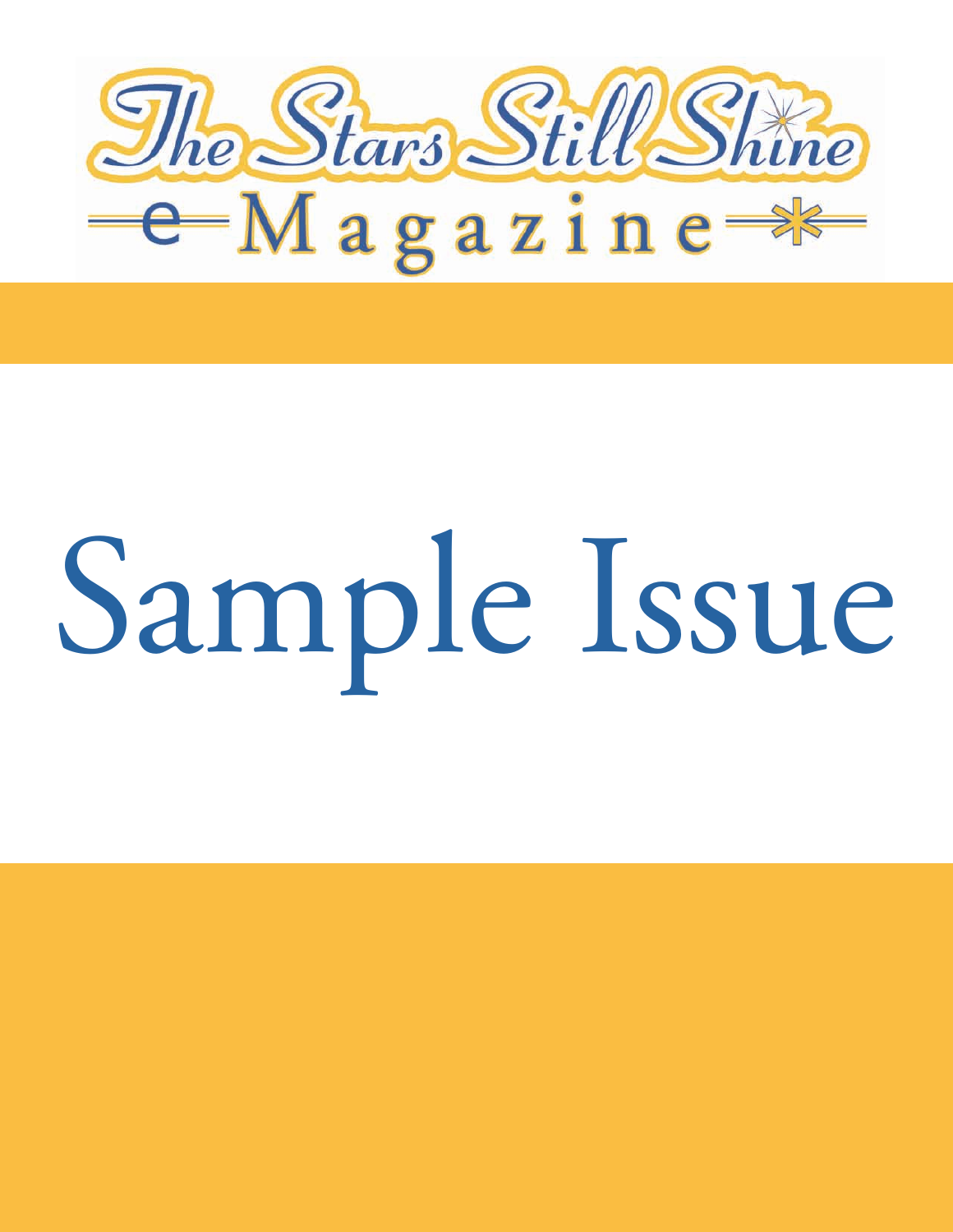\_\_\_\_\_\_\_\_\_\_\_\_\_\_\_\_\_\_\_\_\_\_\_\_\_\_\_\_\_\_\_\_\_\_\_\_\_\_\_\_\_\_\_\_\_\_\_\_\_\_\_\_\_\_\_\_\_\_\_\_\_\_\_\_\_\_

\_\_\_\_\_\_\_\_\_\_\_\_\_\_\_\_\_\_\_\_\_\_\_\_\_\_\_\_\_\_\_\_\_\_\_\_\_\_\_\_\_\_\_\_\_\_\_\_\_\_\_\_\_\_\_\_\_\_\_\_\_\_\_\_\_\_

\_\_\_\_\_\_\_\_\_\_\_\_\_\_\_\_\_\_\_\_\_\_\_\_\_\_\_\_\_\_\_\_\_\_\_\_\_\_\_\_\_\_\_\_\_\_\_\_\_\_\_\_\_\_\_\_\_\_\_\_\_\_

# THE STARS STILL SHINE M A G A Z I N E

News and Writings from the Afterlife

Vol. 2 Issue 6 June 2004 http://www.TheStarsStillShine.com/zine.html

The Stars Still Shine Magazine, a new monthly e-mail publication, is a direct link from the afterlife. It is an outlet for talented writers and other "people" in spirit. They share messages, conversations, stories and journeys filled with descriptions of adventure and travel. These writers and others from the afterlife channel through Robert Murray.

The Stars Still Shine Magazine Everything in this magazine is true unless stated otherwise. This issue is sent to you in two e-mails.

ISSN: 1543-0022

Publisher: Robert Murray Production Manager/Editor: James Murray Upstairs Editor (in Heaven): Carolyn Bessette Kennedy Continuity Editor: Diane Murray

Aura Publishing Mail: P.O. Box 602, Derby Line, Vermont 05830-0602 USA E-mail: aura@TheStarsStillShine.com For other methods of contacting us, please visit: http://www.TheStarsStillShine.com/contact.html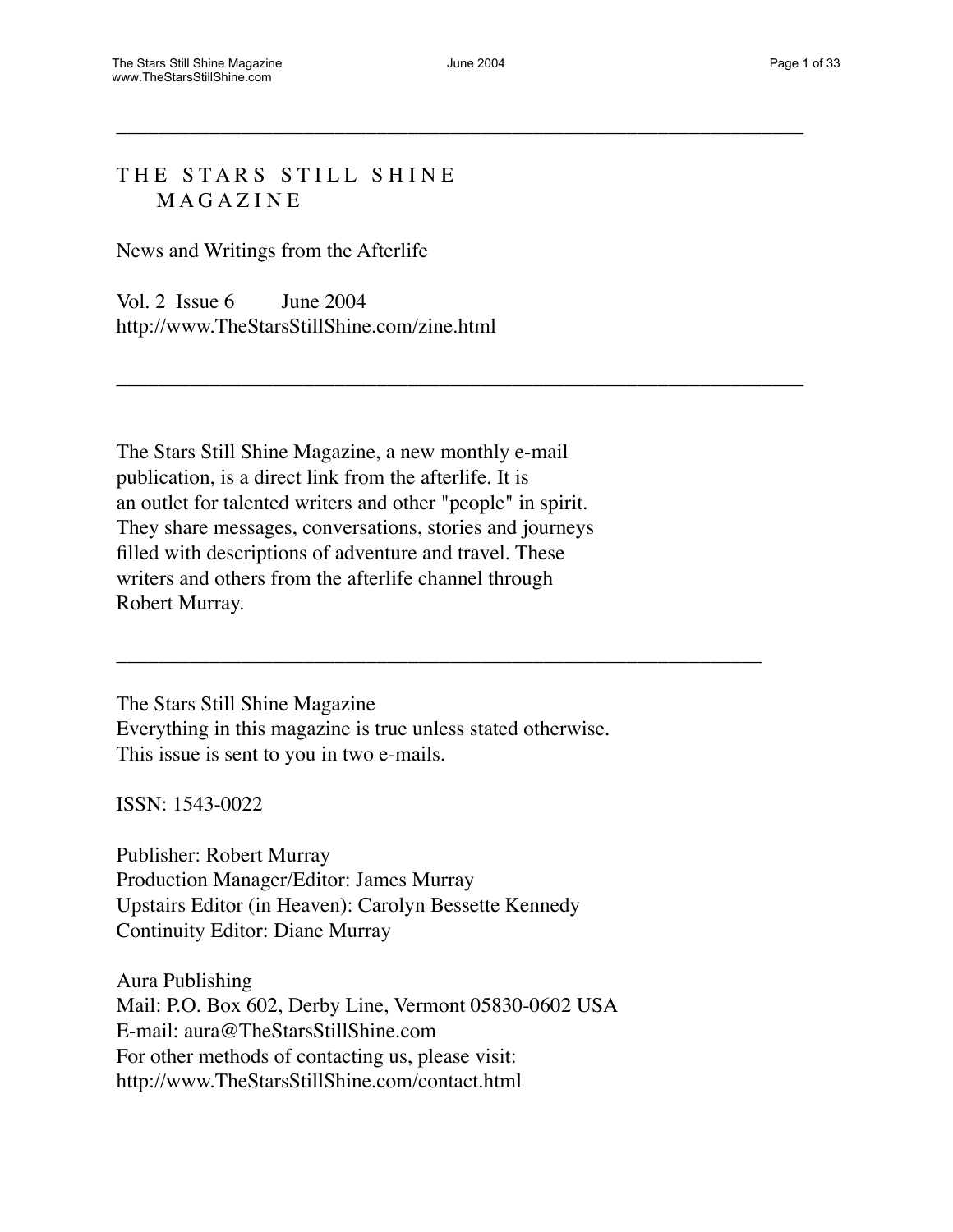To SUBSCRIBE, RENEW, ORDER BACK ISSUES, change your e-mail address or to report delivery problems, please visit: http://www.TheStarsStillShine.com/zine.html

Copyright © 2004 Robert Murray. All rights reserved.

### ============== ROBERT MURRAY

===============

Robert Murray (AKA Bob or Father Murray) channels (receives) the material from the contributors in this magazine. For more than 30 years, Robert has been communicating with "people" who have crossed over. Before he channels, he mentally sets up psychic protection for himself. He then sits down in a quiet place in his home where he won't have any interruptions. When he receives messages from Michael, Lynne, David or anyone else, he takes up his pen and paper, and tunes in. He could be called a receiver. He has to find the correct station and there has to be some fine tuning. He hears voices and sees pictures. An interaction takes place. He is conscious and quite aware of his surroundings while he writes. During his conversations with the "people," he sees them in their surroundings and senses their feelings and emotions while they speak. All this comes through him and is recorded by him. He has developed the ability to slow down the messages and write them accurately. This is not automatic writing, but rather transcribing what he actually hears. He has also written a book containing a diary of messages from his son-in-law, Michael, who is also a contributor to the magazine. For more information about Robert and his book, please visit:

http://www.TheStarsStillShine.com/psychic.html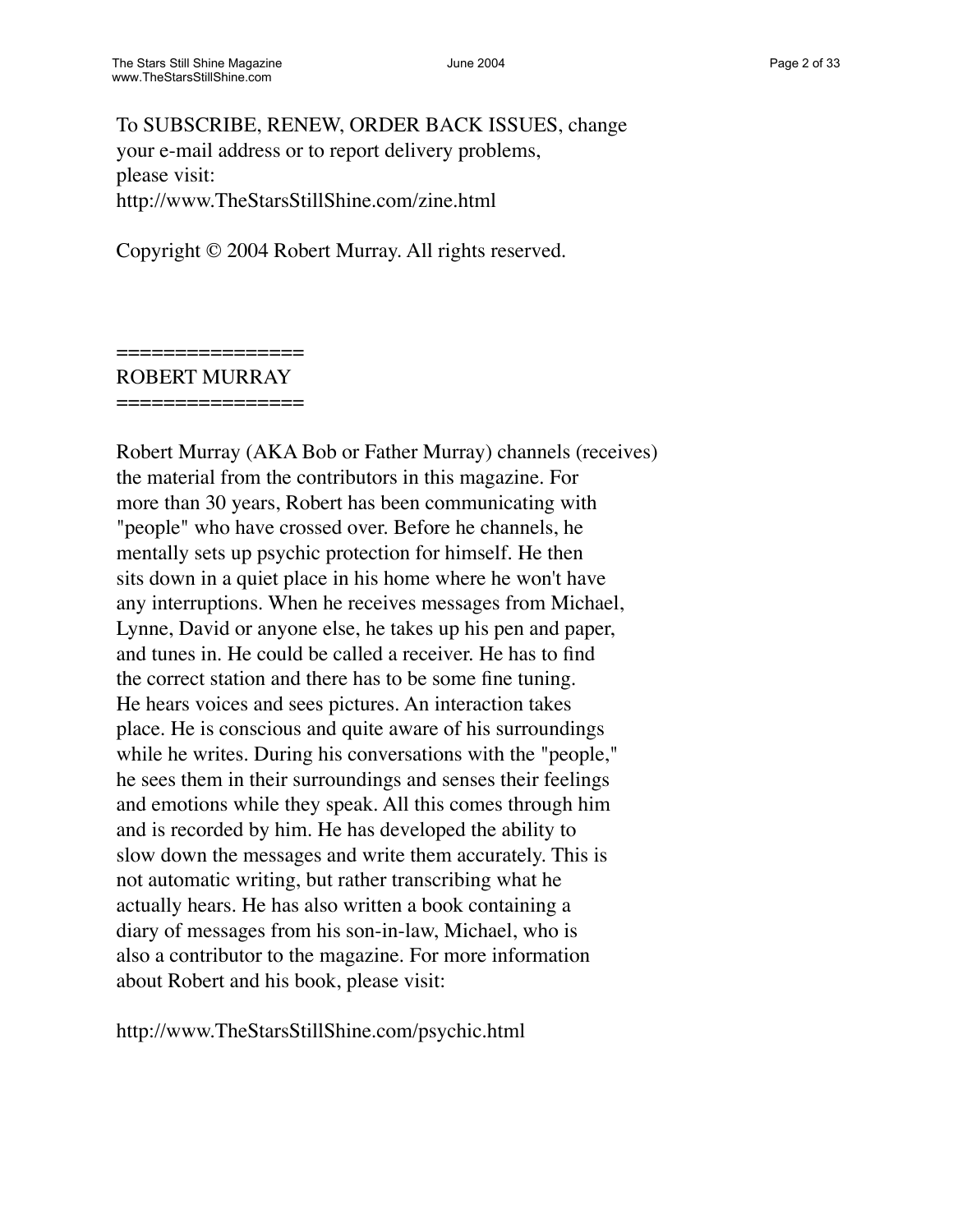## ============================== CONTRIBUTORS TO THIS ISSUE

==============================

# \* MICHAEL

Michael (Mike), Robert's son-in-law, crossed over in 1997. On Earth, Michael was a very unselfish person. He idolized Elvis and was an Elvis impersonator. He loved to sing. He loved to tell funny stories and jokes, and his sense of humor shines through in his messages to this side. Besides what he contributes to this magazine, Michael has sent other messages which are published in the book "The Stars Still Shine: An Afterlife Journey" and at www.TheStarsStillShine.com. To have a much better understanding of who Michael is, we encourage you to read the book and Web site:

## http://www.TheStarsStillShine.com

# \* JOHN RITTER

John died in September 2003. He was a talented actor and producer. He acted in several TV series, TV movies, feature films and plays. He was also the voice of Clifford in the animated series "Clifford the Big Red Dog." He was best known for his lead roles in the TV comedy series "Three's Company" and recently "8 Simple Rules."

# \* LYNNE & DAVID

Lynne and David are husband and wife. They crossed over on September 11, 2001. On Earth, Lynne worked and volunteered as a librarian. She also had been involved with children and young adults, and kept in touch with them. She considered the many kids she worked with as her sons, daughters, children, friends and family. David was an Emmy award winning writer for the TV series "Frasier," "Wings" and "Cheers."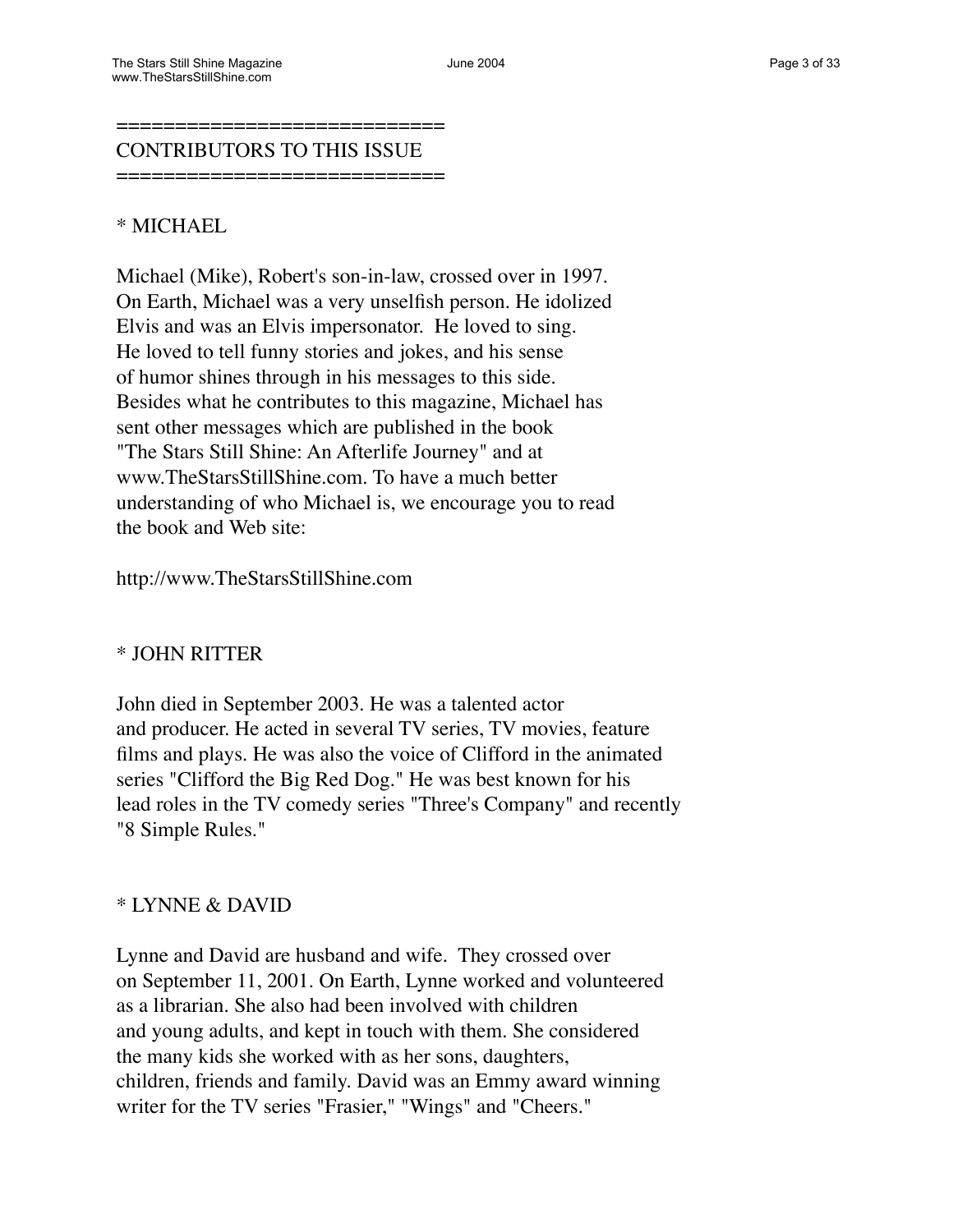He, David Lee and Peter Casey formed Grub Street Production, producer of "Frasier" and "Wings."

Michael has become good friends with Lynne and David. Aside from what the three contribute, they have sent messages to Robert about a group of people who crossed over on September 11, 2001. The group includes Lynne and David. Lynne, spelled with an 'e', is not to be mistaken with Michael's wife (living) who is named Lynn, but spelled without the 'e'. To have a better understanding of who Lynne and David are and what they have done in the afterlife, we recommend that you read the messages about the 9-11s group at:

http://www.TheStarsStillShine.com/9-11s\_1.html

# \* JOHN F. KENNEDY, JR.

John is the Special Correspondent for the magazine. He crossed over in 1999. His father is John F. Kennedy, 35th President of the United States of America.

## \* MARK TWAIN

Mark died in 1910. His stories are new and are from the Other Side.

## \* ERNEST HEMINGWAY

Ernest died in July 1961. His stories are new and are from the Other Side.

IN THIS ISSUE . . .

====================================

================================

1. CONVERSATIONS -- JOHN RITTER (Installment 1) is the first installment in a series of Robert Murray's conversations with John Ritter. In the series, John shares his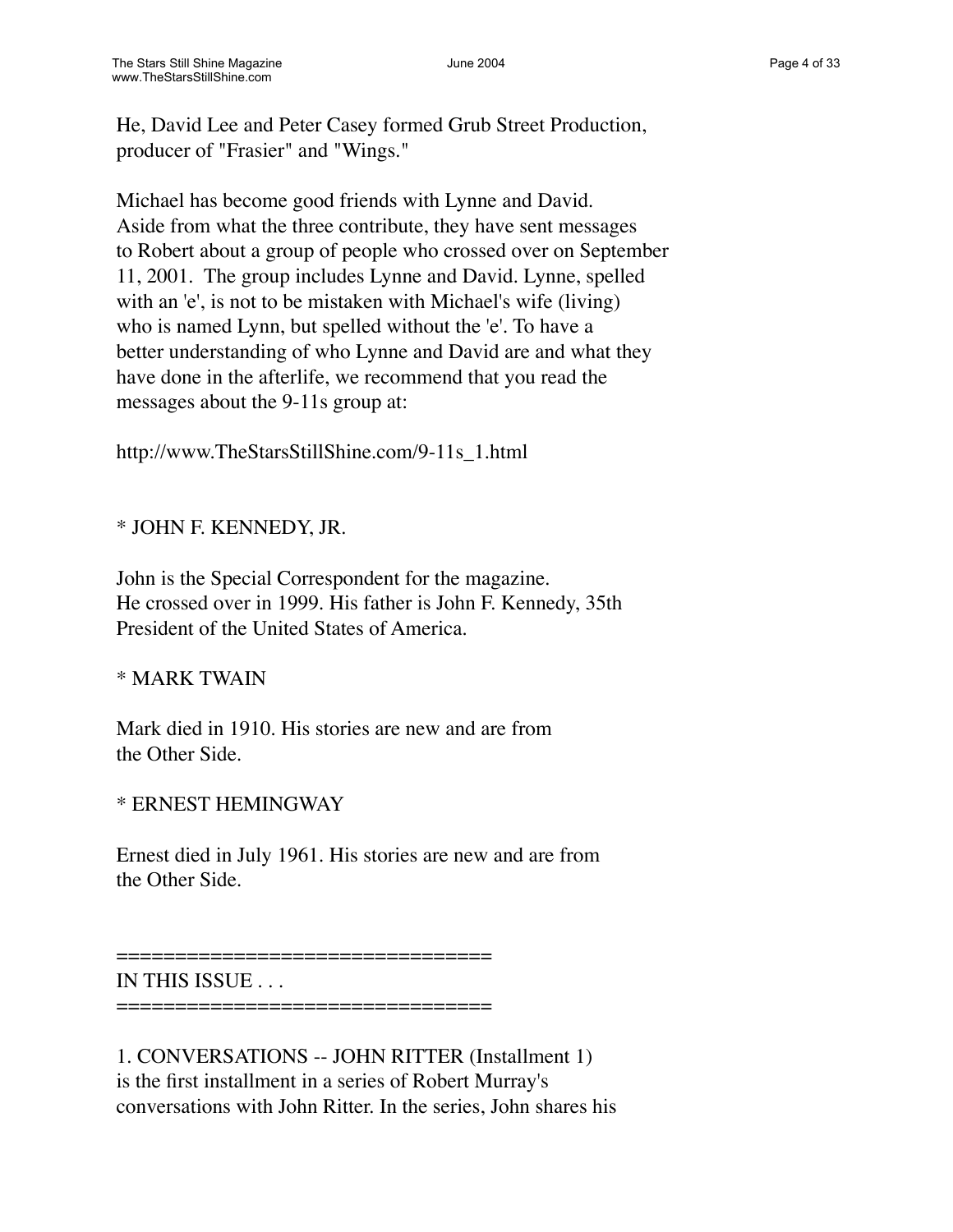experiences and stories.

2. CONVERSATIONS -- JOHN RITTER (Installment 2) is the second installment in a series of Robert Murray's conversations with John Ritter. In the series, John shares his experiences and stories.

3. CONVERSATIONS -- LYNNE & DAVID (Installment 18) is the eighteenth installment in a series of Robert Murray's conversations with Lynne and David. In the series, Lynne and David share their experiences or stories. This installment occurs after the time of Message 16 in the 9-11s in the Afterlife series of messages found at: http://www.TheStarsStillShine.com/9-11s\_16.html

# 4. EPICS -- UMBARTT (Epics 1 & 2)

are the first and second Umbarttan epics in a series by Nancy (Drakensdaughter). Nancy, mentioned in Michael's series of Umbartt messages, tells the famous epics from her home planet of Umbartt.

## 5. CONVERSATIONS -- LYNNE & DAVID

is the seventeenth in a series of articles by John F. Kennedy, Jr., special to The Stars Still Shine Magazine. John Jr. interviews Lynne and David.

6. WRITING -- THE LAW "The Law" is a story by Mark Twain. It is fiction channeled by Robert Murray.

7. WRITING -- ON THINKING "On thinking" is a short story by Ernest Hemingway. It is fiction channeled by Robert Murray.

-------------------------------------------------------------

1. CONVERSATIONS -- JOHN RITTER (Installment 1) is the first installment in a series of Robert Murray's conversations with John Ritter. In the series, John shares his experiences and stories.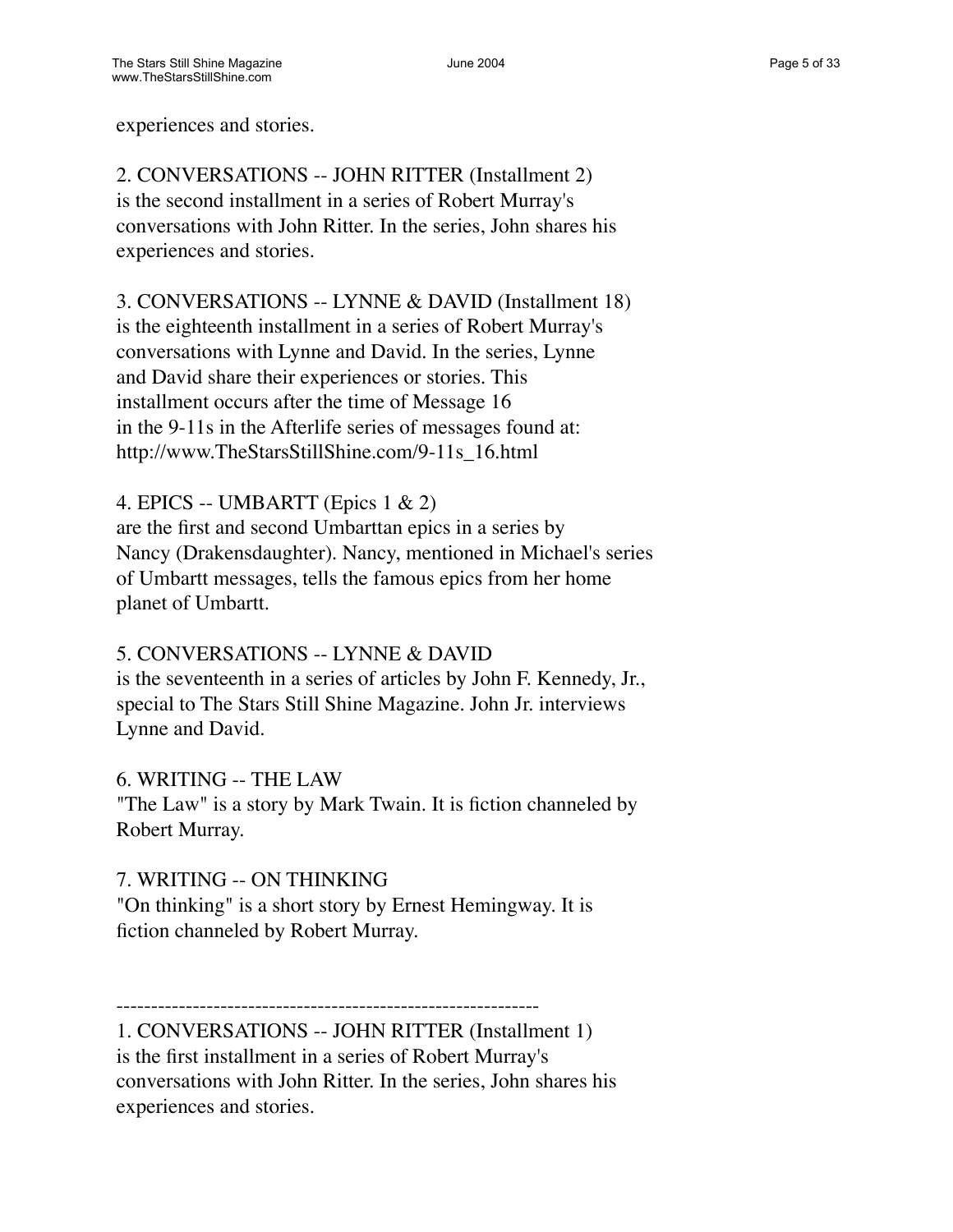-------------------------------------------------------------

September 20, 2003 7:23 P.M.

Michael: "Hi Father Murray. I have someone here who wants to speak to you. John arrived a few days ago and is now living, if you could call it that, in the Town. Without further ado, here is John."

John: "Ah, hello. Michael, this seems too easy. Are you sure I'm connecting?"

Michael: "Just keep talking. Father Murray is there. Trust me."

John: "I trust you. O.K. here goes. Hello! Is there anybody out there?"

Bob: "I'm here John. I can hear you loud and clear. Just talk and you'll hear answers in your head."

John: "If you say so. I don't mind telling you that this is weird! You're not weird but the whole scenario is unusual. Michael had a hard time getting me to open up and accept what he does as quote, normal, unquote. I won't make the quotation signs in the air because I don't know if you can see me."

Bob: "Keep going John."

John: "Right! I'm John Ritter. Maybe I should say the late John Ritter because there is no doubt that I'm, ahem, dead. I could never understand why people who die are called late. Could it be because we expect them to come back at a later time? Maybe because late sounds better than dead or better than moldering. How about we lost him or her? But I digress. Hello Father Murray!"

Bob: "Hello John. How are you feeling?"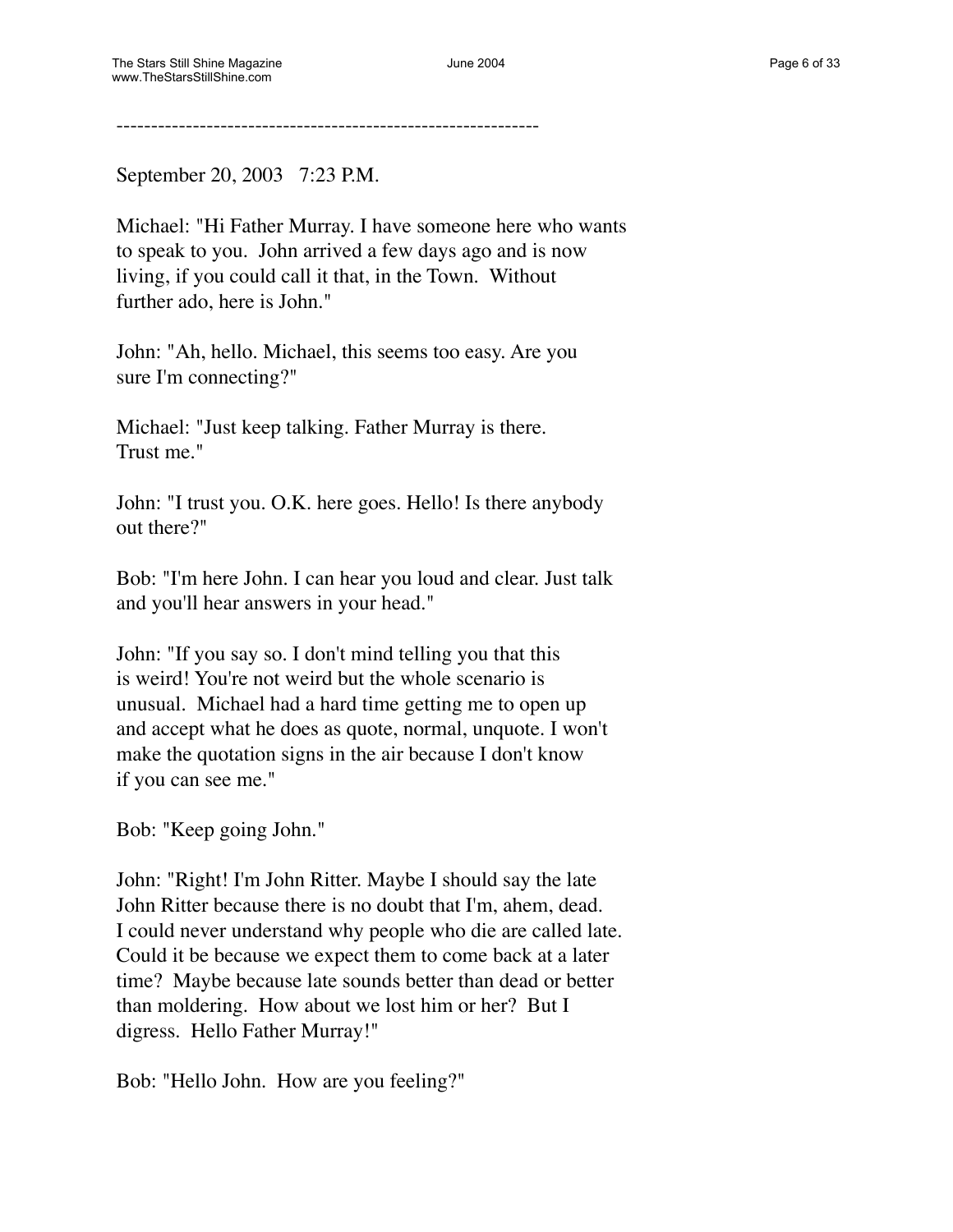John: "Ah, perhaps you should tell me how I'm supposed to feel? I don't have any pain, a runny nose, sore knees, sore back or cramped muscles. I feel very good for a corpse."

Bob: "You have left your Earthly physical body behind you John. You should feel just fine."

John: "Too bad I had to die to feel this good. I feel very good. Changing the subject; I died and went to Heaven? Michael calls it Heaven and he hasn't lied to me before. It must be true! Right Michael? That's not a rhetorical question Michael. You can answer me!"

Michael: "Right. You are in Heaven. I have that on very good authority. Forty thousand of my closest friends say that this location is Heaven."

John: "I want names."

Michael: "Come over to my house and meet all forty thousand. It may take a few days."

John: "I have another question. What happened to my brain? I can't remember names. I can remember faces, bodies, events and all that just like it was yesterday but it is as though my brain got flushed out of names. Is that usual?"

Bob: "Very normal. You'll find that names don't have the same meaning over there. You'll remember faces more than names."

John: "Michael is mouthing the word 'senility.' If it's catching then I must have caught it from him! Michael has become a great friend. He doesn't let me feel sorry for myself. I first met him in what I call the White Ward at the hospital. There I was lying in bed, naked I might add, when in walked Michael. He introduced himself like this: 'Hi! I'm the welcome wagon. Get off your fat ass and move soldier, move!' I said that I was naked under the sheet. He said that he didn't ask for a fashion statement just for me to get moving. I asked if he could get me some clothes. He left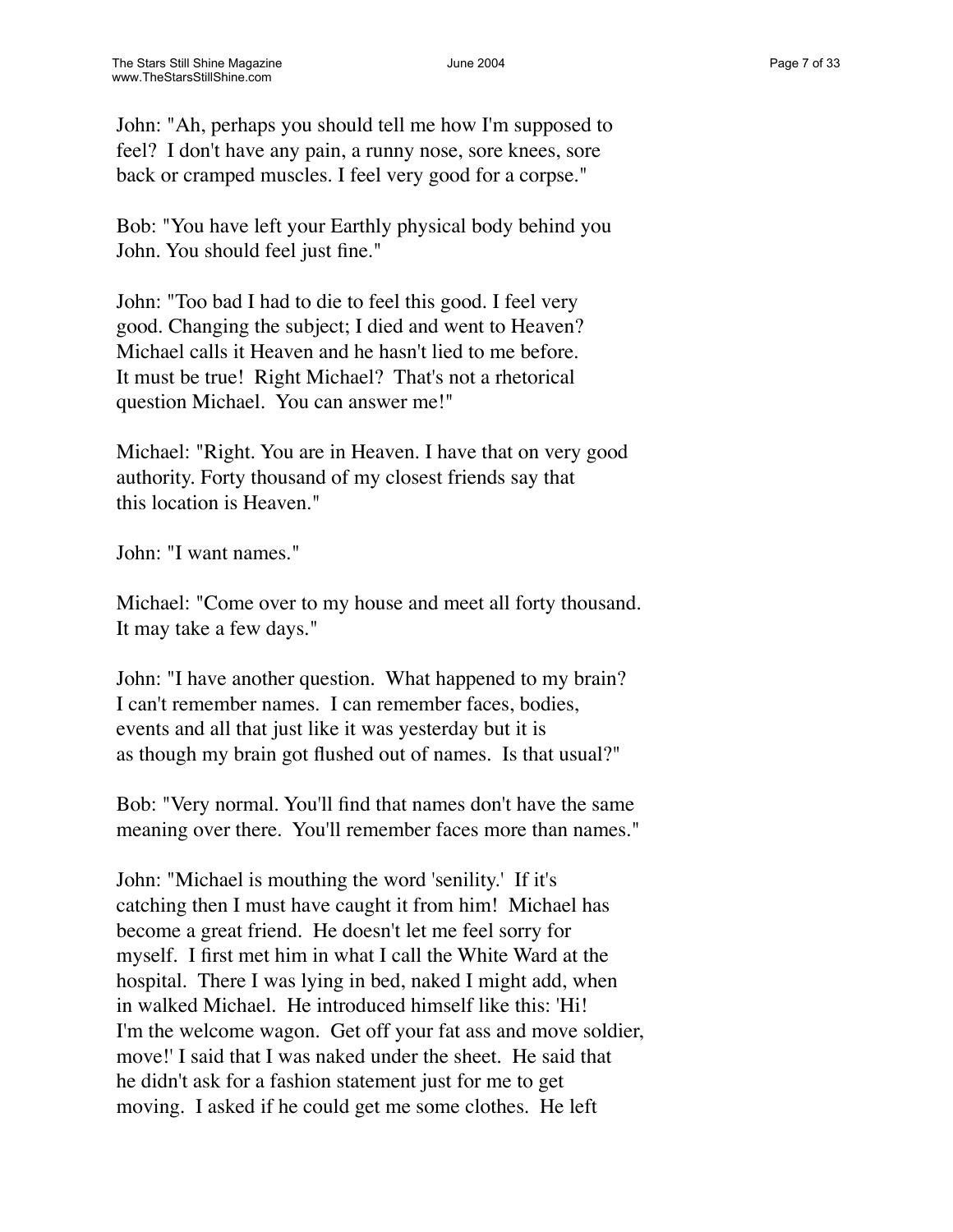the ward and came back with clothes that fit me like a glove. I told him that I would prefer clothes that fit me like clothes not a glove. Seriously, Michael has helped me so much that he should get some type of reward."

Michael: "Having John around is reward enough!"

John: "This, I think was meant to be Q and A time so I could get some information. Before this turns into a roast, I think I'd better get back on track. If you are ever in communication with Henry Winkler, tell him that he was 'right on.' Maybe I can tell him myself one day. Henry and I used to have some serious discussions about the afterlife and I think it helped prepare me for my trip over here. If you get a chance, tell my family and my extended family that I love them and miss them terribly. Michael is giving me the sign to wrap it up and let you get on with your life. I would appreciate some time with you again and I thank you from the bottom of my damaged heart for this opportunity to talk back to Earth. God bless you."

-------------------------------------------------------------

2. CONVERSATIONS -- JOHN RITTER (Installment 2) is the second installment in a series of Robert Murray's conversations with John Ritter. In the series, John shares his experiences and stories.

-------------------------------------------------------------

April 15, 2004 7:34 P.M.

John: "Hello! This is John Ritter or what used to be John Ritter. I heard you call, so here I am."

Bob: "Hello John. Someone, a person who subscribes to our magazine, asked how you are doing?"

John: "Oh. I wasn't aware of your magazine. What type of magazine is it?"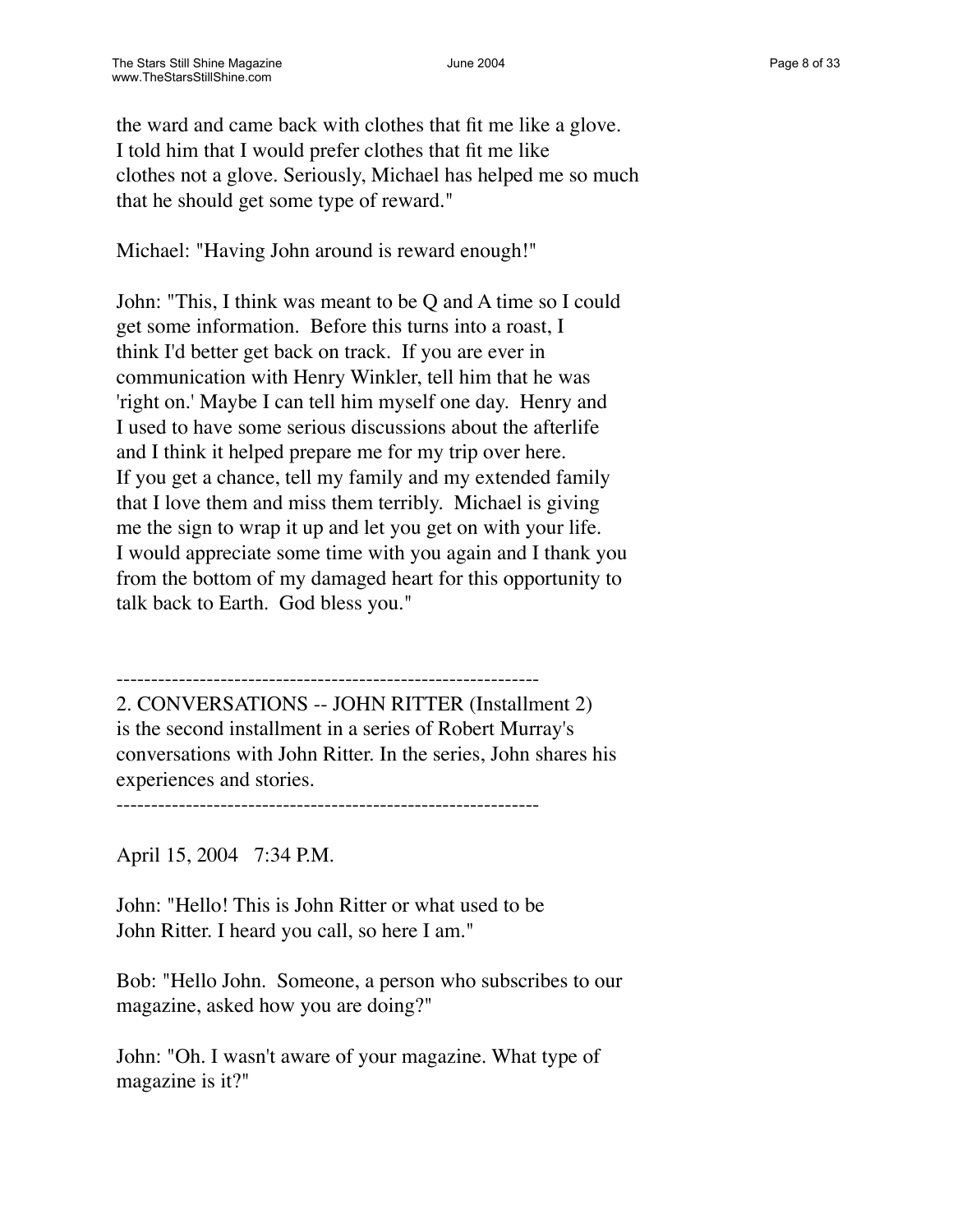Bob: "The magazine is an outlet for writers and others on your side. We publish a monthly E-mail magazine, 'The Stars Still Shine Magazine'."

John: "Carolyn Bessett Kennedy told me that she was the upstairs editor of a magazine. I didn't get the connection. I guess I haven't been paying attention to the things around me. And to answer your question about how I'm doing, I'm told that I'm doing as well as expected. I know that doesn't answer the question but I don't really know how I'm doing. According to my new found friends, I'm making good progress. I guess that might put a cap on the question but I know it doesn't really satisfy."

Bob: "Good answer anyway."

John: "Have you found a way to contact my family? I suspect it's rather difficult to get through to them. Let them know, if you do get through, that I still love them. I have inklings about what they are doing but haven't found a way to get through to them directly. I'm so proud of them and the way they came through after I 'crossed.' I think that's the correct word to use when you bite the bullet or whatever the current phrase is now."

Bob: "Whatever words you feel comfortable with are good enough."

John: "Thank you for putting me at ease. Although I don't show it, I'm nervous. I'm afraid I might say the wrong things and get canceled or whatever is done to people who are like me."

Bob: "Don't be afraid John. You're with friends, friends who have your best interests at heart. You aren't going to be sent anywhere."

John: "Whew. That's a relief."

Bob: "Do you have a place to stay?"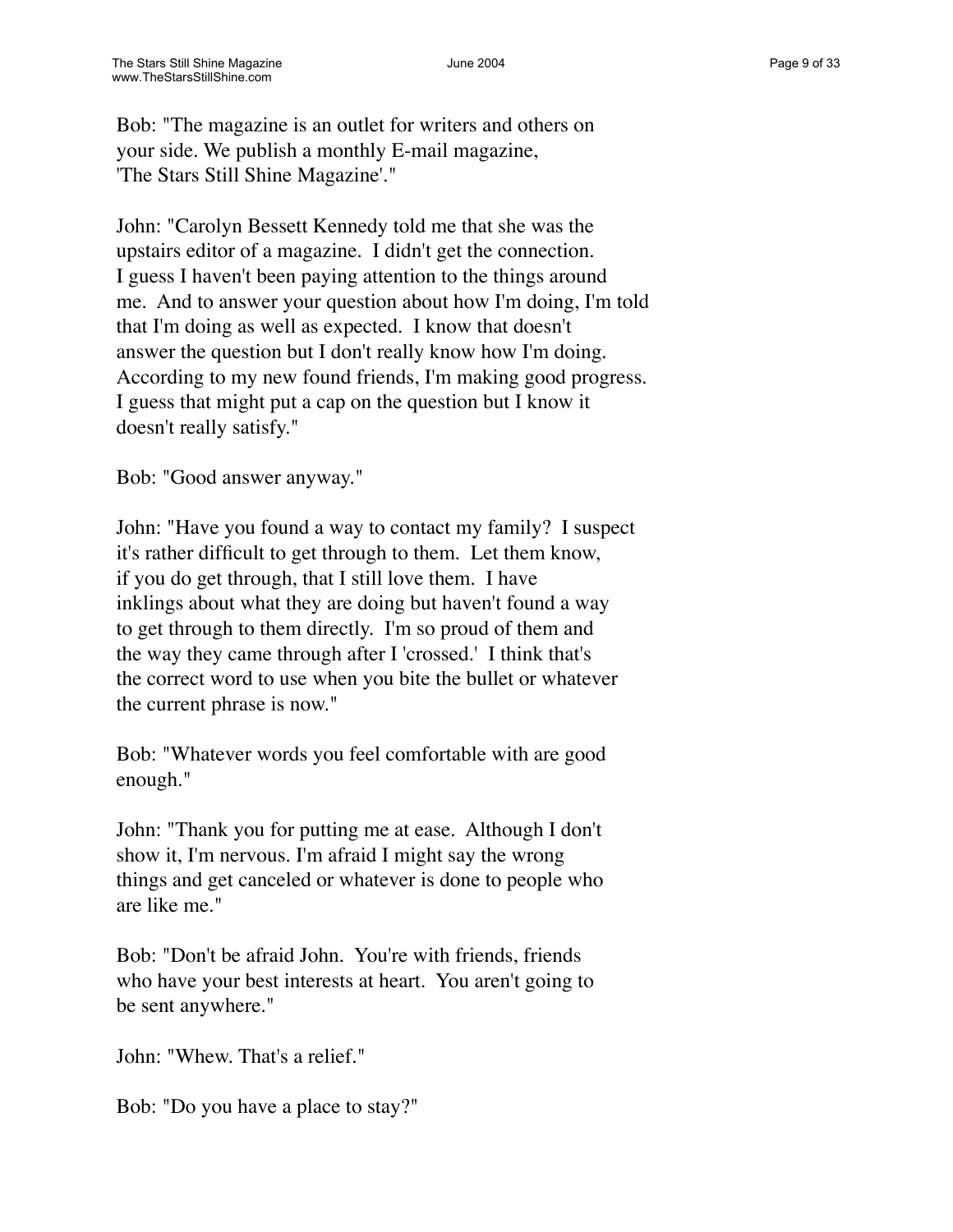June 2004 **Page 10 of 33** 

John: "Yes. I'm staying with John Candy and Chris Farley out on one of the islands. They started me working with teens on the first day. They even allowed me to sleep in one of the cabins with logs, termites, mice and giant mosquitoes. It's O.K. though. I shared the cabin with two other male counselors. Somehow I survived the first night and got up at the crack of my back. That bunk was lumpy and hard. We had bunk beds of course. I chose the lower one first but was told that I didn't have a choice because I was the new kid. Do you know that there are cobwebs in cabins in Heaven? I was up close and personal with a bunch of spiders and webs. Big John told me that they couldn't kill me no matter how hard they bit. Then I remembered where I was and that didn't seem to help my peace of mind. I changed my routine and became a day camper. Now I sleep in a shared apartment in town. I travel to the camp in the early hours of the morning. I was satisfied with the arrangement until I visited Michael and his chateau. Maybe if I play my cards right, I can get me one of those. I'll work on it."

Bob: "Thanks for the information."

John: "I know it's more information than you wanted. I'll let you go. I hope that I can talk to you again soon. Just give me a yell when you want to talk. And thanks for your time and interest. It means a lot to me."

Bob: "You are very welcome. I'll be in contact with you soon."

-------------------------------------------------------------

3. CONVERSATIONS -- LYNNE & DAVID (Installment 18) is the eighteenth installment in a series of Robert Murray's conversations with Lynne and David. In the series, Lynne and David share their experiences or stories. This installment occurs after the time of Message 16 in the 9-11s in the Afterlife series of messages found at: http://www.TheStarsStillShine.com/9-11s\_16.html

-------------------------------------------------------------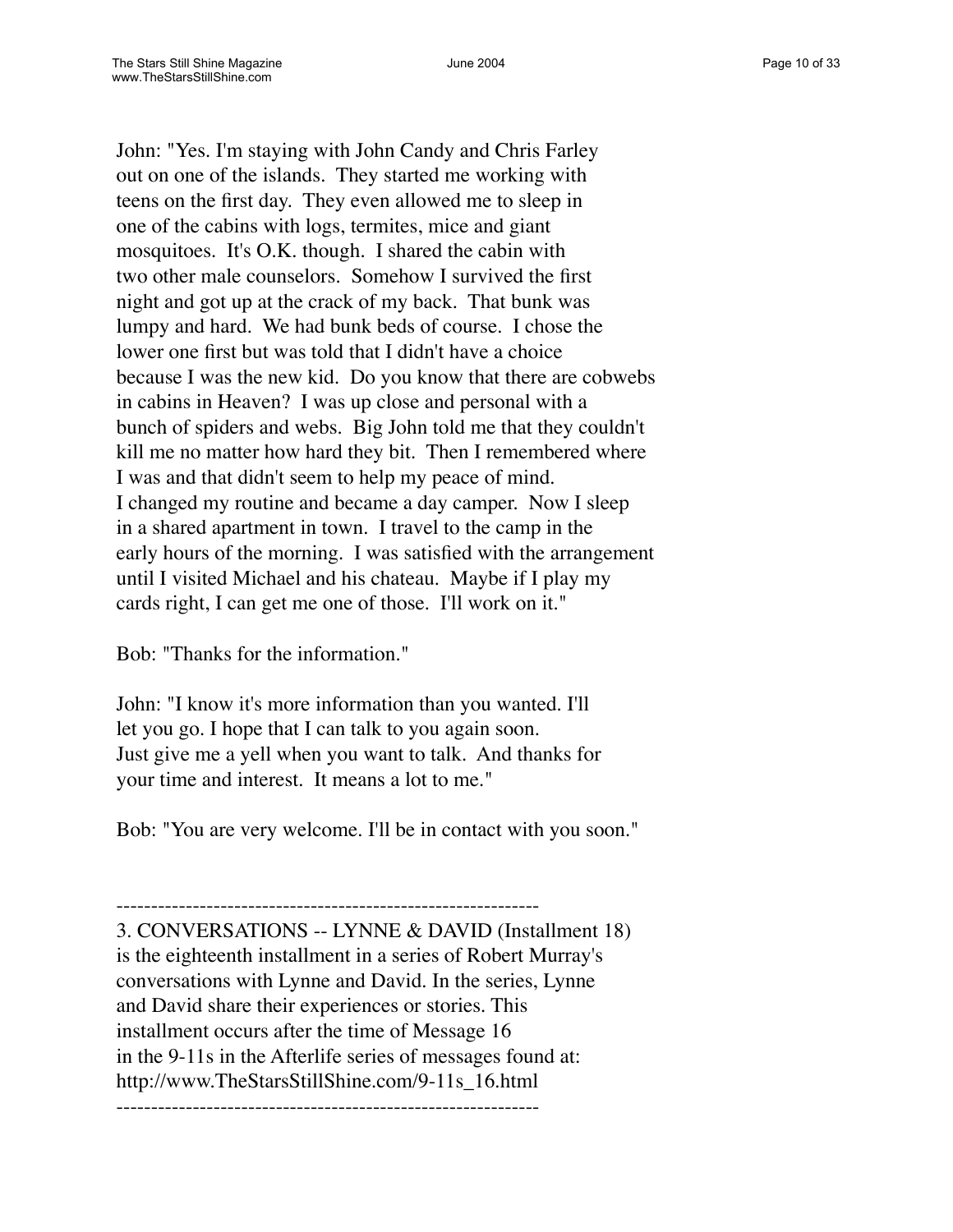David: "Good morning. I haven't got much to say this morning. I did have an interesting day yesterday but I usually have interesting days. Lynne once said to me that I look at life through upside down glasses. I tend to see the funny things and in the past capitalized on it. I found the humor in a bar. What was really tragic, I found funny. I see people with warts and laugh at the warts and the awkward ways they try to hide the blemishes. I know I have a weird sense of humor but then so do millions of others. All of this is leading to a story.

Natasha, our new mother in training, doesn't have warts on any of her visible parts and as far as I know, she doesn't imbibe or have a secret still in the far end of the kitchen pantry. On her first day on the job she served us some orange juice, whole wheat toast and coffee in the morning. Stay with me here. Noon meal we ate out and the dinner, well the dinner was a disaster. The poor woman is still learning. Lynne and I didn't think anything was unusual when we smelled meat burning just before the evening meal. I didn't think anything of the smell of burnt potatoes and other strange smells. We were surprised when we were served macaroni with a red sauce for supper. I looked at Natasha and had the nerve to say, 'Looks good, Natasha. Did it take you long to prepare?' That was apparently the wrong thing to say.

Natasha came back with, 'You might as well know now that I flunked cooking 101 with Pemby. She told me that I would learn and that you wouldn't suffer too much. Looks like she was wrong. I stunk up the house with the burned food and now you don't like my macaroni. Get your own supper.' She stomped out of the house.

I looked at Lynne and asked, 'Do I go after her? What do I say?'.

Lynne said that I should stay where I was and she would talk to Natasha. She followed Natasha out the back door. Then I was alone in the dining room. The macaroni was still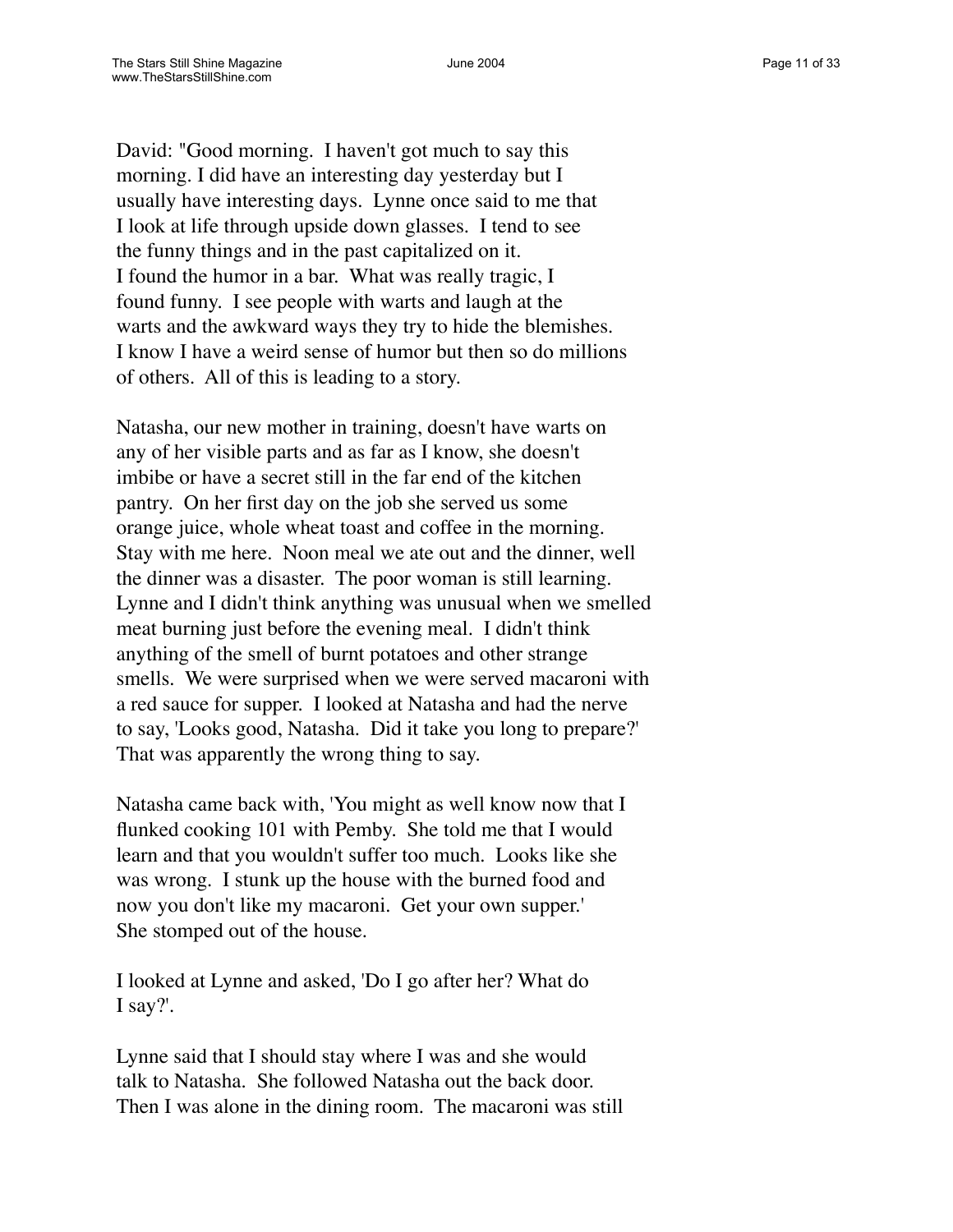warm and the sauce was in front of me. I poured the sauce over the macaroni and dug in. The macaroni wasn't too bad, maybe a bit undercooked and rubbery, but the sauce was, well, the sauce was bitter. I didn't know what Natasha used for spices but the combination, if there was one, didn't work. I thought, poor Natasha. Then I thought, no, poor me. The food tasted terrible. I didn't know if it was food. What to do, what to do? If Lynne caught up with Natasha, what would she do? Natasha was a beautiful woman or whatever she was underneath but the magic for the cooking lost something in the translation. I surely hoped she had passed the housekeeping course or else we were doomed.

Lynne came back in with Natasha by the hand. I thought, oh great the roles are reversed. Lynne is the mother and Natasha is the errant daughter. Natasha looked at my plate and the way I had stirred the stuff around and took it to the kitchen. When she came back, she was carrying a tray with sliced bread, butter and a big jar of peanut butter. That's what we had for dinner. Lynne managed to perk some coffee with no objections from Natasha.

Whoever said that this was paradise should have his or her head read. I know there is a lesson here but would someone please tell me what it is! Maybe all those people who say that we don't have to eat over here, should spend some time in our kitchen.

We have come to terms with the 'cook' in our house. We either cook dinner ourselves or we eat out. Lynne agreed to teach Natasha some basics of cooking. I just hope that Natasha is a quick study as far as cooking is concerned. So far the windows are clean and there aren't any dust bunnies.

So, as I told you, I don't have much to say. Bye for now."

(Later the same day)

Michael: "Hello. It's Mike from Essex. We have some friends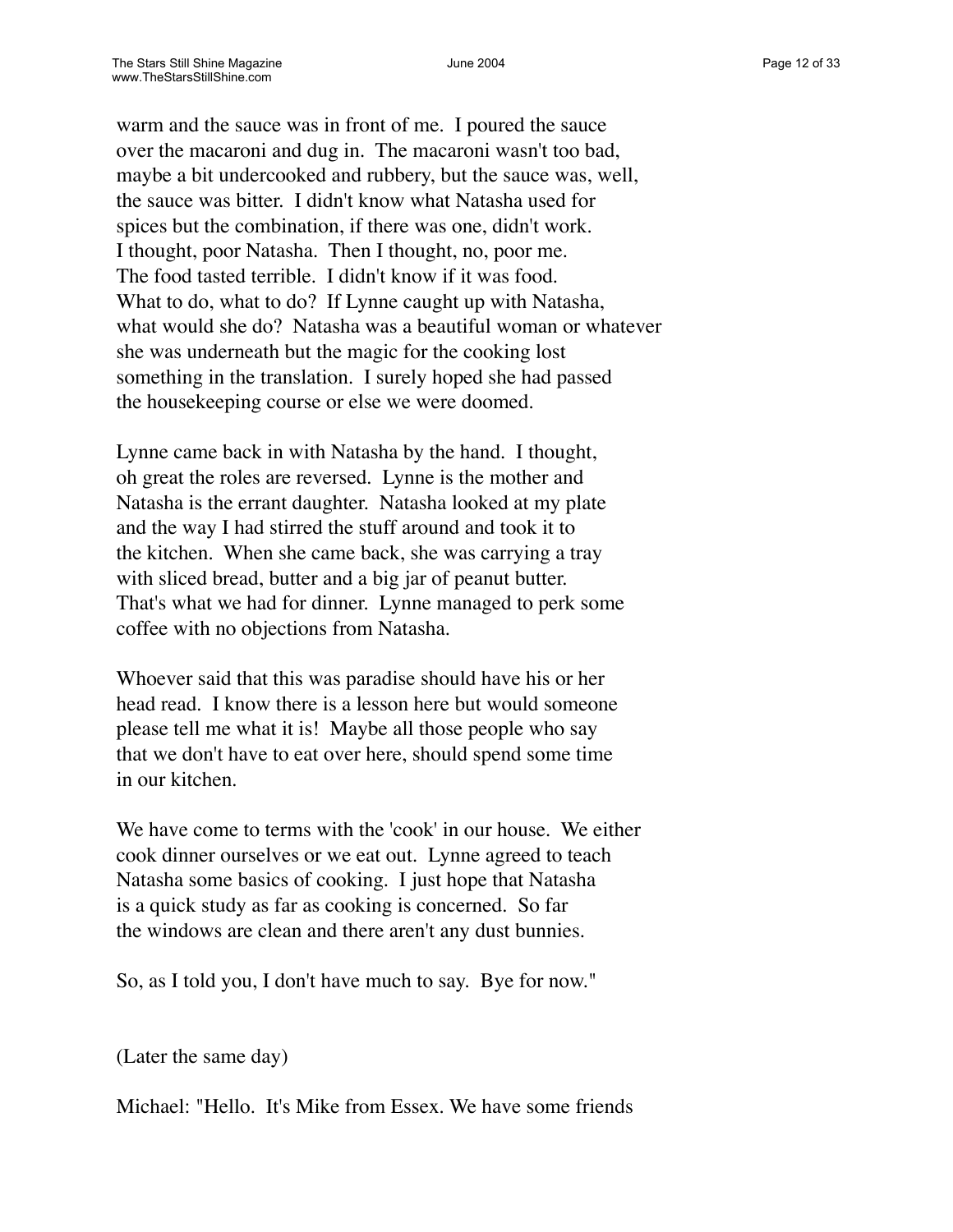over here. David wants to tell you a few things. Before I let David take over, I want to tell you who is here. From my left are Sonny, Karen, John, Carolyn, Lynne, David, Natasha, Ebony and Pemby. We are still sitting around the dining table. Here is David."

David: "Good evening Bob. There have been a few developments since I last talked to you. You may have heard Michael introduce Ebony. We came over to Michael's house for dinner. Natasha arranged it so she wouldn't have to cook, I assume. When we arrived at Essex, Pemby introduced us to our second 'mother' slash 'cook.' Pemby said that we needed a double team to care for us. Ebony is an accomplished cook as Pemby attests. She is well versed in the art of cooking but according to Natasha woefully undereducated in the dark arts of housekeeping. We will see, won't we? I sense a bit of rivalry but hope for a peaceful coexistence in Sussex. Pemby didn't admit she made a mistake. She informed us that every soul should be given a chance to learn and we should understand. Ebony is not her real name but a description of her hair color. With two beautiful women, sorry, make that three beautiful women in my house, could this be a test? I have a problem here. Lynne just told me that (A) it wasn't my house and (B) those two are my mothers and (C) get a grip."

Lynne: "David has let his imagination run away with him again. This is all very innocent and Ebony is at our house only to help. Natasha is First Mother and Ebony is a Mother in Training. We are not to be served but to help those two learn. I have complete faith in both of them."

David: "Oh, I hate being the heavy. I welcome both Mothers with open arms."

Michael: "We are now going toward the living room for some music. Karen and I are on a break from singing for a few weeks. I'm still busy all day and every day. I'm looking forward to another trip soon. Everyone here says bye for now.

Love and Peace to all, Mike"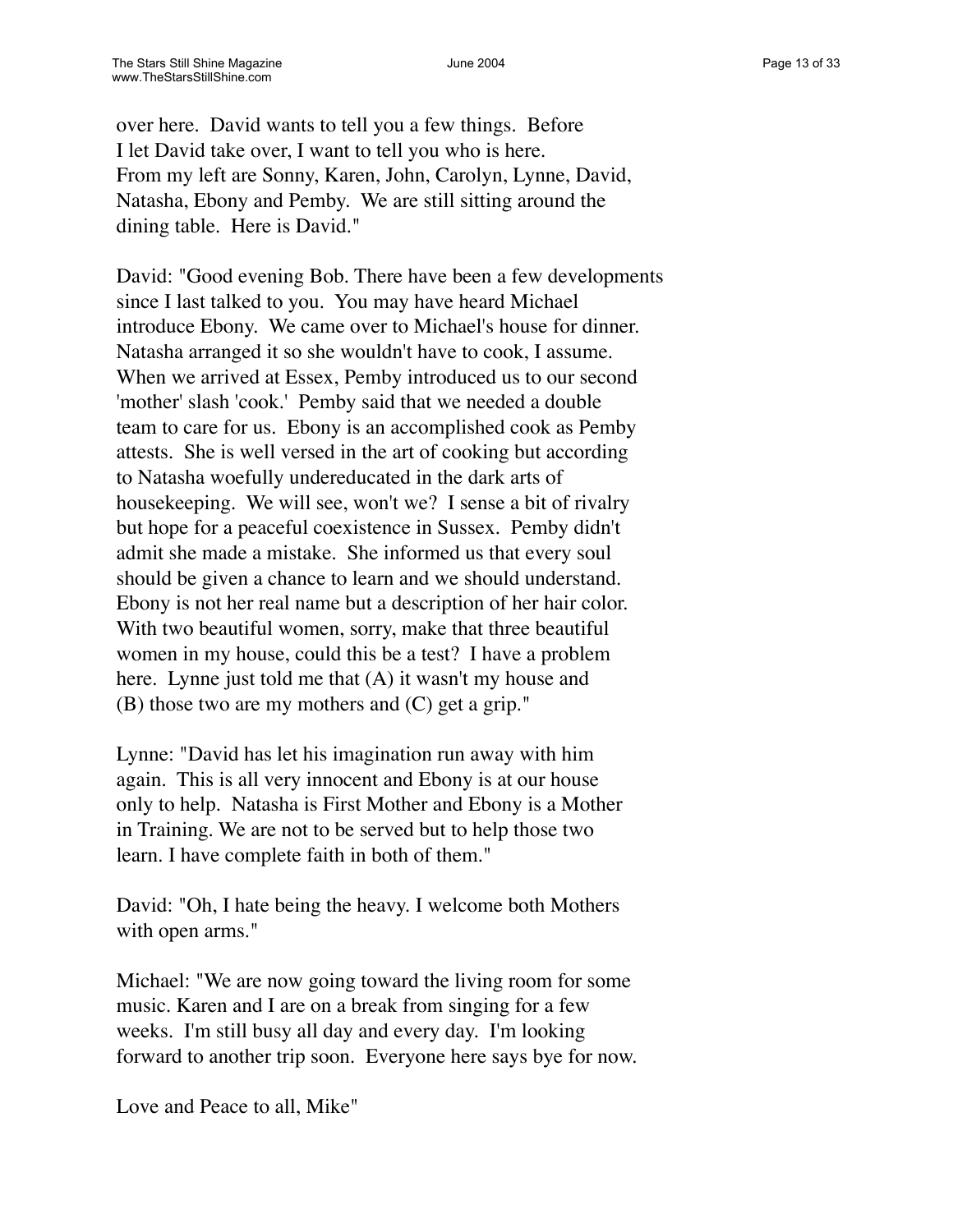--------------------- advertisement ---------------------

Advertise in The Stars Still Shine Magazine!

Our acclaimed monthly e-mail magazine is delivered internationally and beyond. Promote your products and services by advertising in The Stars Still Shine Magazine! For more information, contact us at: aura@TheStarsStillShine.com

-------------------------------------------------------------

4. EPICS -- UMBARTT (Epics 1 & 2) are the first and second Umbarttan epics in a series by Nancy (Drakensdaughter). Nancy, mentioned in Michael's series of Umbartt messages, tells the famous epics from her home planet of Umbartt. For more info and messages, visit: http://www.TheStarsStillShine.com/umbartt.html

-------------------------------------------------------------

April 22, 2004

The Epochs or Epics were stories handed down orally. There is a very historic tradition on Bartt of telling stories to the younger ones. There are core stories and new delights are added often. Um in the name Umbartt means circle or planet. Bartt is the actual name of our planet. A rough translation of Bartt is home as considered against the words amound or dwelling. So Umbartt would translate as planet of our home or home planet.

Umbarttan Epic #1

The most told Epic is about the voyage outside of our vision on Bartt. We could not view the distant ums or systems where the planet Earth is located. Our scientists have always used numbers to calculate the distances and to see ums at great far aways. They used calculations and harmonics to place your um and others. The scientists figured the distance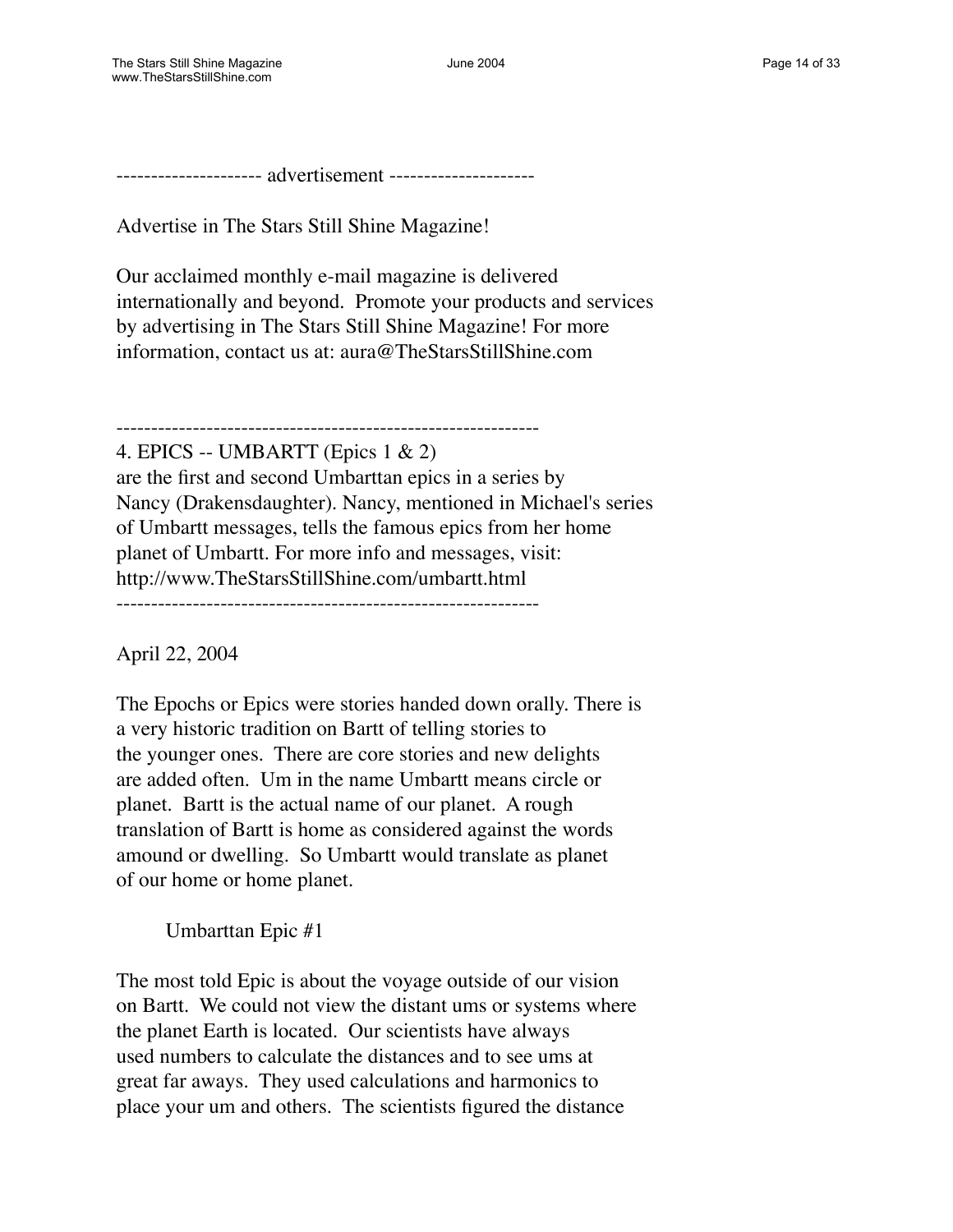to your Earth from Bartt and knew that it would take much of a voyage to go there. They had so much confidence in their numbers and harmonics that the scientist in charge was willing to leave Bartt and go on the voyage as the leader. His name was Zoon, son of Kimber. You would call him Zoon Kimberson. Here is the Epic.

Zoon was eager to leave. He had entered the calculations many, many times and had them checked by others. The ship, the giant ship, was ready to take them to the place in the sky where the other ums spun. Zoon knew that he would never see his home again except in his mind and in his mind pictures. That didn't bother him but the slowness of others did. The Dalabites from the northern climates were too slow but he needed them for their expertise in metal working. No other Barttans could form the insides of the ship as well as the Dalabites. Zoon paced up and down and was wearing out the vegetation in front of the launch stand. His mate of many years brought him his noon meal and begged him to sit in the shade and eat. "Eat Zoon. You are no use to anyone if you die of hunger. I want you to live. I am selfish, yes? If you do not live then I do not want to live and I will refuse to eat as you do." said his partner, his wife. Her name was Zenta.

"I do not refuse to eat and you know that! I am trying to hurry the ship building. If I leave who will care for my ship? Who will hurry those Dalabites into finishing?" asked Zoon.

"Have you succeeded in getting the Dalabites to hurry any? Does your presence make them go any faster?" asked Zenta.

"I will not admit to the council that I haven't hurried them any. But to you, my fairest one, I can say that they pay me no heed. Let us partake of your meal, the meal you brought me." said Zoon.

The Dalabites and other workers took over an Umbarttan year to finish the inside and Zoon wore out much foot wear pacing.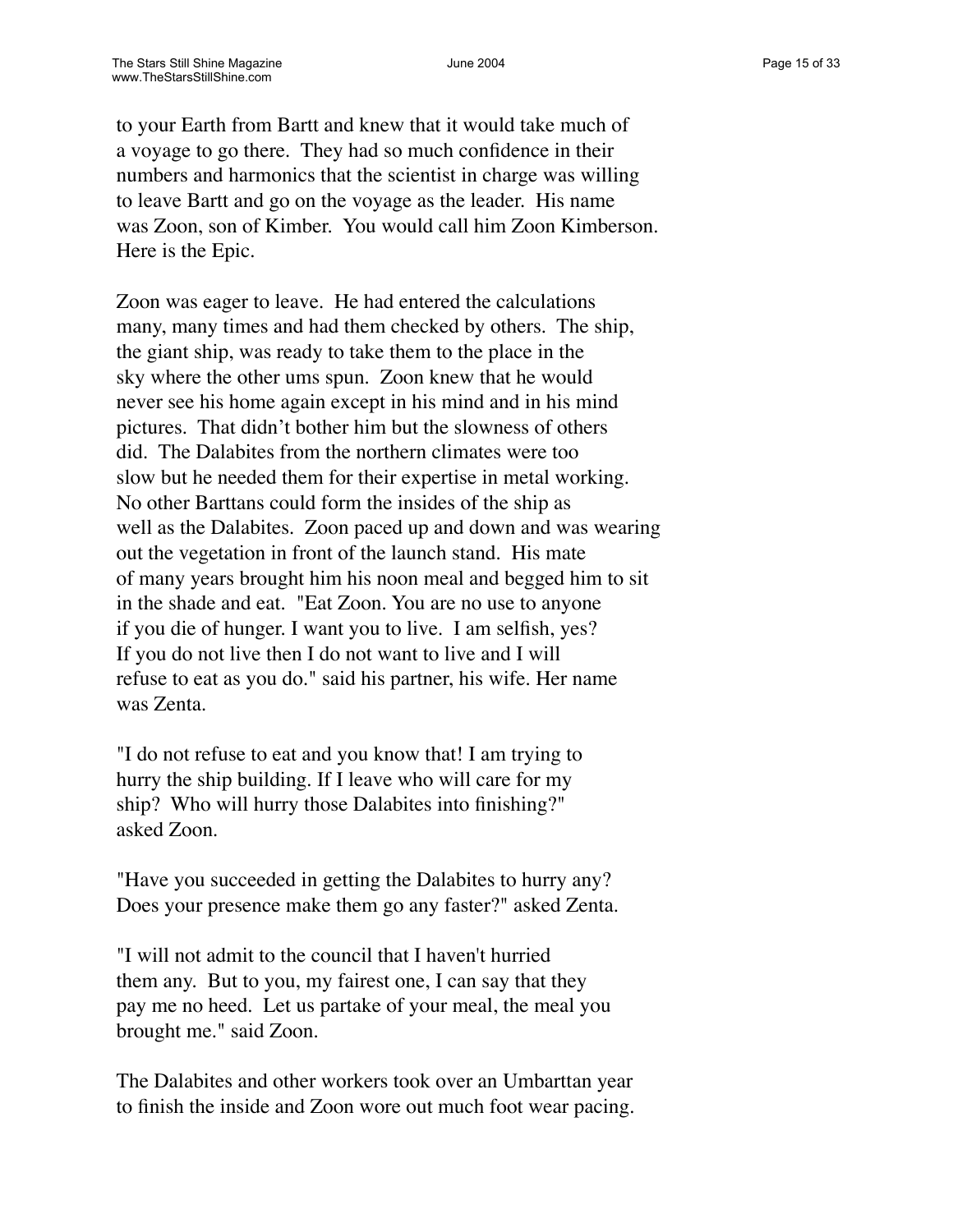The inside was a glorious site to behold. There were many levels or decks inside the giant ship. There were many chambers, many, many chambers. There had to be space for many Umbarttans and swimming creatures. Also there had to be space for growing things that were vegetation. The live-in chambers that would hold families were many plats (about the same length as an earth foot) wide, long and high. The inside atmospheres of the entire ship had to be calculated. The atmosphere machines were specially made for this trip and inserted in the correct places. Once this process was completed, they had a great visit for all in the surrounding

cities. Umbarttans came from great distances to see this great ship. They were in wonder of it all and some expressed a wish to go with Zoon. Zoon and the others of the crew told the wishers that Umbarttans would be given a chance to sign into the contest.

This contest of skills, knowledge and physical condition took place in many areas around Umbartt. The best of the contestants and their families got to go on the trip. They were told before the contest that they would not be coming back. They would, if all went well, be living on a far away um. If it took longer than one generation then their children's children would be living on the um.

The means of propulsion were not revealed but were similar to the propulsion we had and were used on our rumbles (trains). It had also to do with music and harmonics.

The big day finally arrived and the Barttans went into the giant ship. The Barttans going were of great joy and the ones left behind had mixed up feelings. The whole area was cleared of living creatures including Barttans. The farewells were said and the launch began. It was said that there was great smoke and fire and the giant ship was flung into the atmosphere.

Zoon and the travellers sent the remainders pictures of the trip. Generations went by until they landed on the um called Earth. Barttans populated the land by the great waters.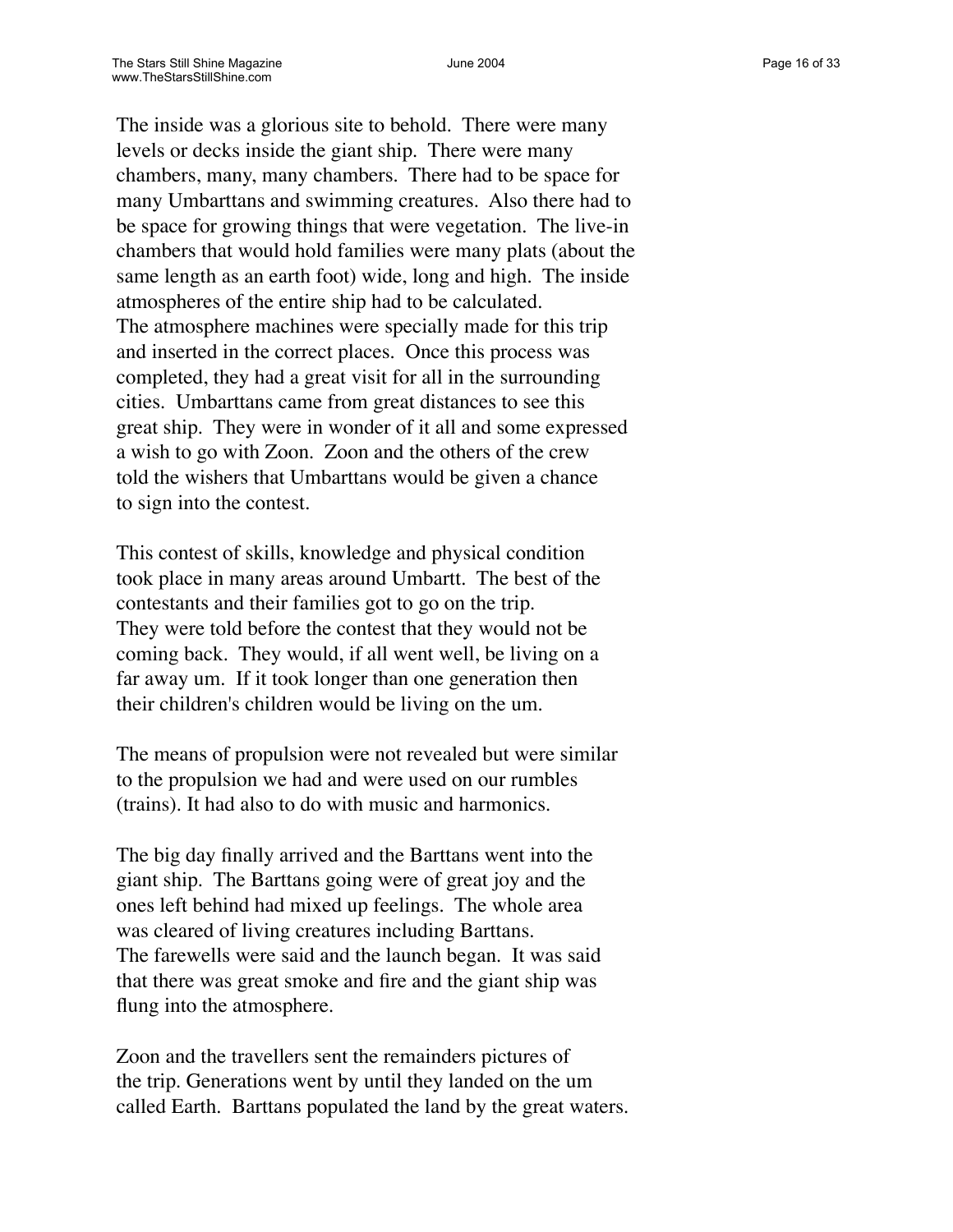(Nancy has been studying the Umbartt records, and Epics and thinks these Barttans landed in southern Ireland, planet Earth.)

April 29, 2004

Around our family we tell of this story of one of our famous explorers and musicians.

Umbarttan Epic #2

In the first days of Bartt when the plants were of a different shape and the water flowed down to our seas, there was a Barttan called Scrimm, just Scrimm because there was no one else by that name. He was a male and stood tall. He was leader of a small group that had no name because they all knew each of themselves. At the time of telling, of count there were twelve of the females over the age of maturity and sixteen males. Of those males twelve were over the age of maturity with four small males just past the age of incubation. They lived in the hills overlooking a wide lake with plenty of water. The climate, because it was far away from frozen country, was mild all of the year around. During wetness from the sky, they took shelter under wide leaf trees or in the sides of the hills. They feasted on fruit, roots, vegetables and of course water. Where they lived, no large animals roamed but fish were in the streams and lakes. They were not born wise but watched the small animals and birds to see what plants and fruit were good to eat. They learned from them. They had fire from very early. When power and fire came from the sky they watched where it landed and caught the fire. They used it for warm and cooking. Later they used it to cook bartt (earth) to make vessels for storage. What came much later were musical instruments made out of bartt. They were broken easily and had to be made strong with tree bones inside the bartt. First came the kettle drum made of bartt. It was usually covered with a strong leaf but sometimes made of a small animal skin. They would look only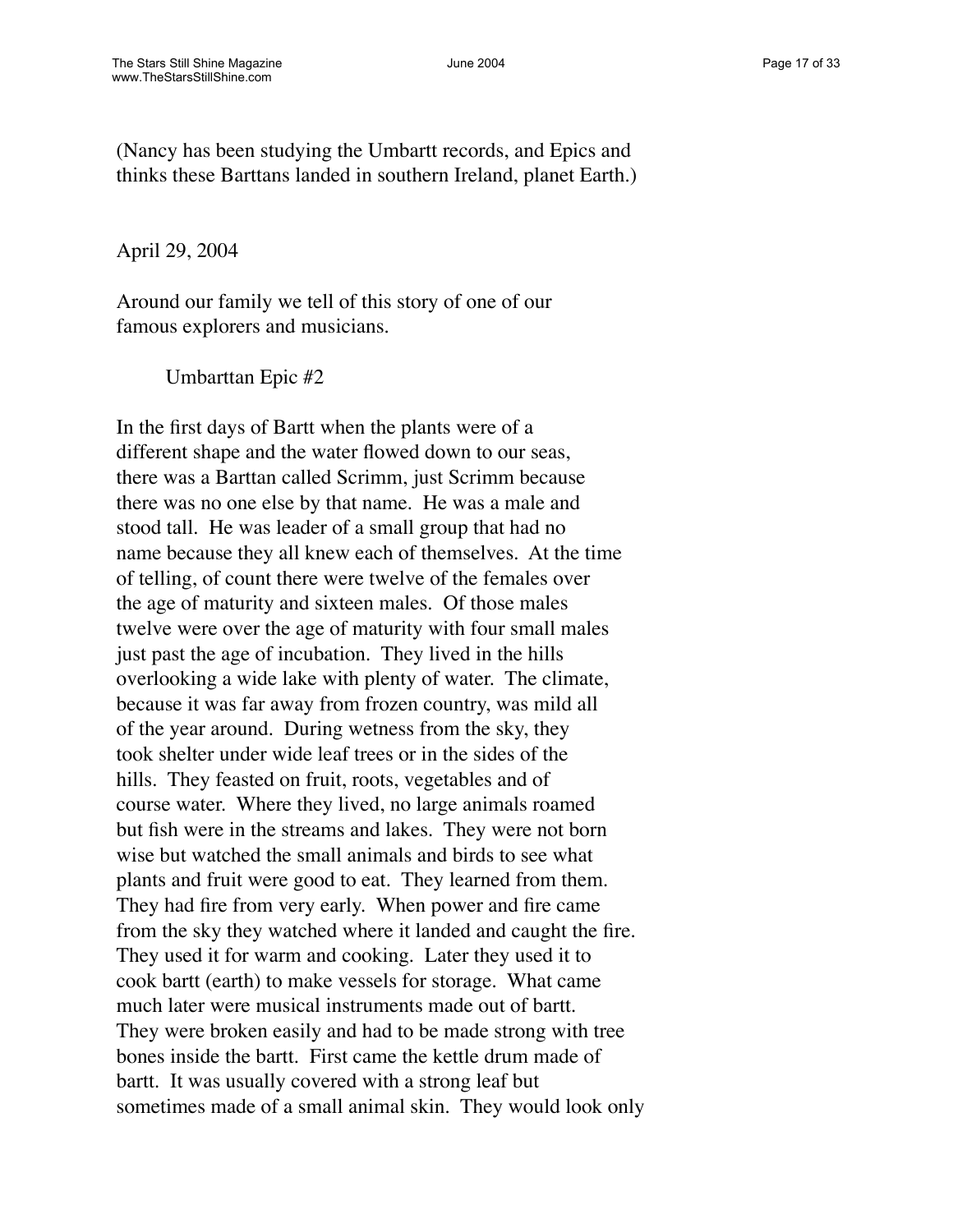for animals that had gone from living just past. They would take the skin, stretch it and make a sounding skin from it. It was discovered that some animal bones could be hollowed out and made into a pipe for music. So the first music was from the drum and pipe.

That is the beginning as was told down through the Barttans. There are two different parts of each epic. There is the shaded part that is the background and the other part that we find most interesting, is the part in the light or as you would say the main part of the story. Most, if not all epics, are told with the shaded part first. The story teller starts in the shaded part then when the listeners are settled down he or she tells the main thread.

Scrimm was very upset in his thinking when we peek into his life. He is walking back and forth in front of his dwelling. He is putting his strong hand to his head in a shaded way to look into the trees and hills. The Barttan he is looking for is his mate. She has been long away from their shelter. She went to gather moss and soft leaves to further their sleeping. She should have been with Scrimm that daylight time but she has not shown her face. He does not want to go further away because they have a small one between them. The small one is sleeping in their dwelling but will soon be hungry for his mother's food. Scrimm has fed their small one. He feeds him with honey water and mashed root but soon little one will need nourishment from his mother.

Scrimm waits until the water in close clouds rises and thinks that he should go to take his little to a nurse next dwelling to theirs. The nurse is his sister and has a little of her own. Littles are not named until the parents know if they are going to live. Scrimm's little is not of that age yet but he is still very much of a concern for the loving Scrimm. Scrimm picks up his little. He lifts him from his nest and carries him over to the next dwelling about forty paces. There he images his concern to his sister. She is his sister from their first father and are closer than other relatives. His sister who has the name of Saaara understands that Scrimm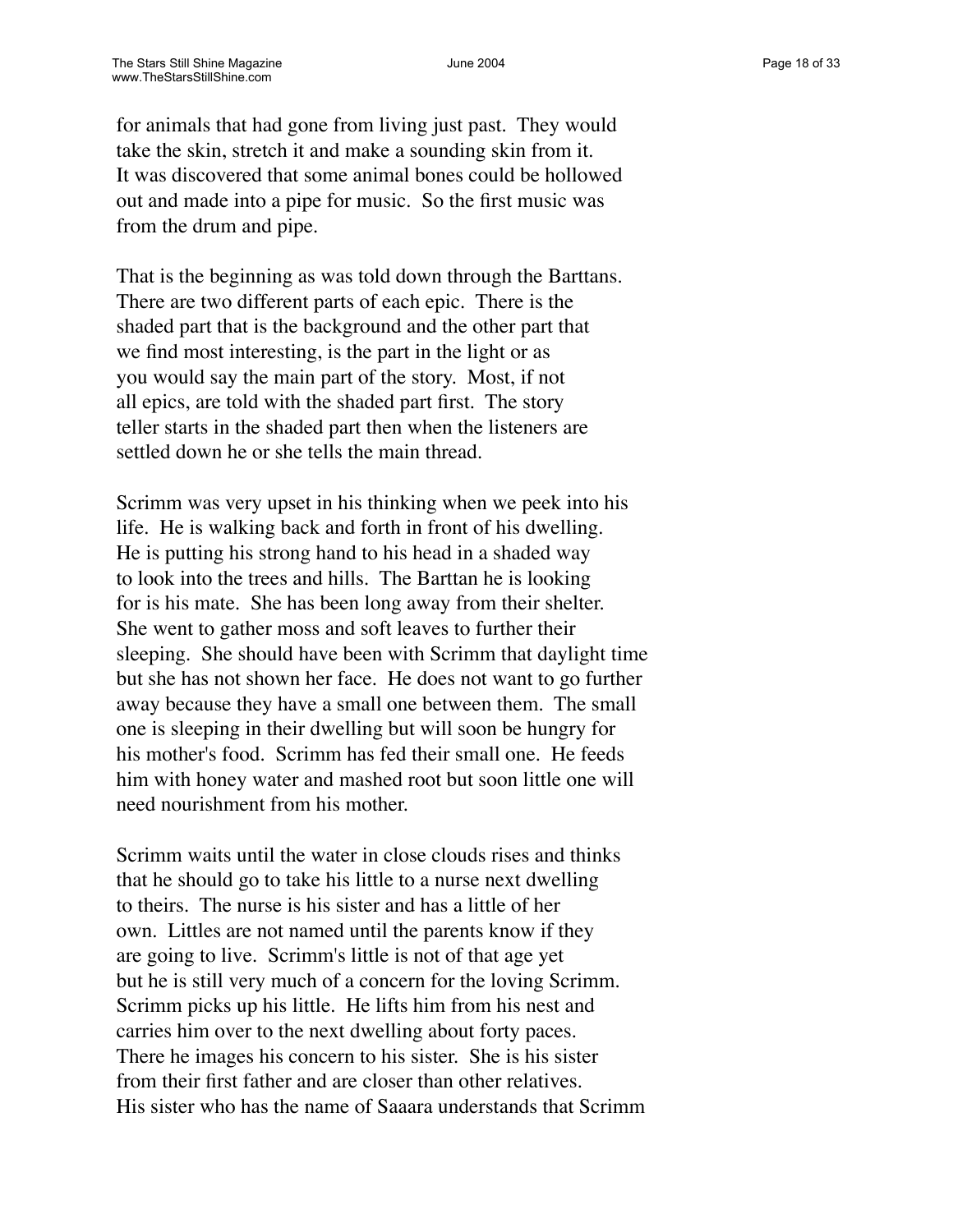is of concern but she does not feel the concern. She images to Scrimm that he is to leave the little with her and go into the day and use his eyes and imaging to find his mate Baane. Scrimm does not image anger but nods his head to say that he will do a search. He leaves his little with Saaara and goes to the hills.

Scrimm stops and images. He knows that he should have unclouded his images. He sees dark streeks in the distance of his imaging and knows that he must stop and clear the soft edges. He must open his thinking and concentrate. He sits on the ground, on a rock, and closes his eyes. He tries to leave his mind open for images of Baane but he leaves room for other unwelcome pictures. He slows his breathing down and thinks of Baane and her beautiful face. He is now calm and her new face is there. She is showing him where she is. He is now seeing her surroundings through her eyes and her imaging. He knows where she is. She is not far from the dwelling in a mountain valley. She has fallen into a space between two large rocks while gathering moss.

Scrimm opens his eyes then goes back to their dwelling. There he gathers some clothing and some sharp instruments. He leaves the dwelling and hurries to the valley where he imaged his mate. He sends her an image of himself running to her spot. She smiles with her beautiful face and tells him to speed. He runs for some long time and he finds her.

She is still in his land when he arrives. Her legs are wedged in tightly where she has fallen and Scrimm notices that the legs of his beautiful Baane are turning a darkness. He gets in closer to feel her heart but she images him away. He reaches to hold her hand. They touch then Baane, the mother of his little, his beautiful mate, crosses to the other land. She is no more except her memories of her life with Scrimm and the little.

A saddened Scrimm closes her beautiful eyes and blesses her memory with an image of the Deity. He tries to move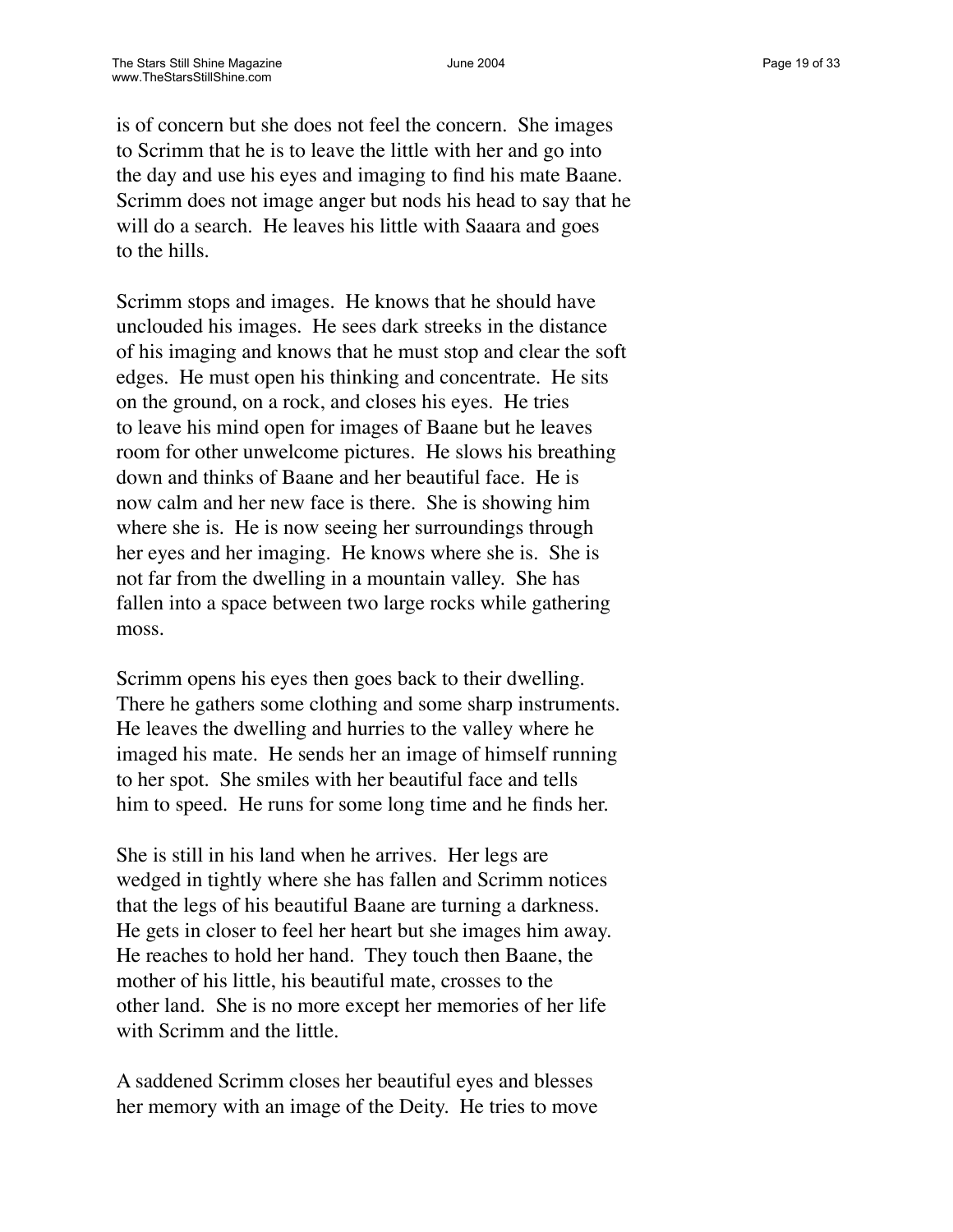her once live body but she is wedged in too tight. He leaves her and trudges back to the dwelling of his sister and her mate. Long before he gets there, he images the news. When he arrives, there is the whole clan gathered. The males gather wood for a fire and the females prepare the feasting food. For when one of the tribe, the clan, crosses there is a time of rejoicing and sadness. The one who has crossed is imaged on their way to the next life. The crossing usually takes three suns and three darknesses. Once done the crossed one can then image thoughts back to Bartt and the live ones can rest easy. The once live Barttan is burned and any ashes are scattered around in a symbol way. The men carried the wood to where the empty form of Baane lies wedged in the rocks. They build a fire and flames consume her former self. Scrimm, in spite of all he knows, cannot bear to take part in the burning ceremony. The males understand and do the necessary things.

Scrimm goes to their dwelling and while his sister looks after the little, he loses himself in music. He gathers a few close males and they play and play music for three suns, three days. Scrimm has mastered the bone flute. He plays one hauntingly beautiful piece of music after another. He puts everything into it because he feels that is how he will image his mate again. After three suns and three darknesses he sees her beautiful face in his imaging. She has crossed successfully and can now talk to him and their little.

--------------------- advertisement ---------------------

Read Michael's surprising journey through the afterlife in the book, "The Stars Still Shine: An Afterlife Journey." For more information, visit: http://www.TheStarsStillShine.com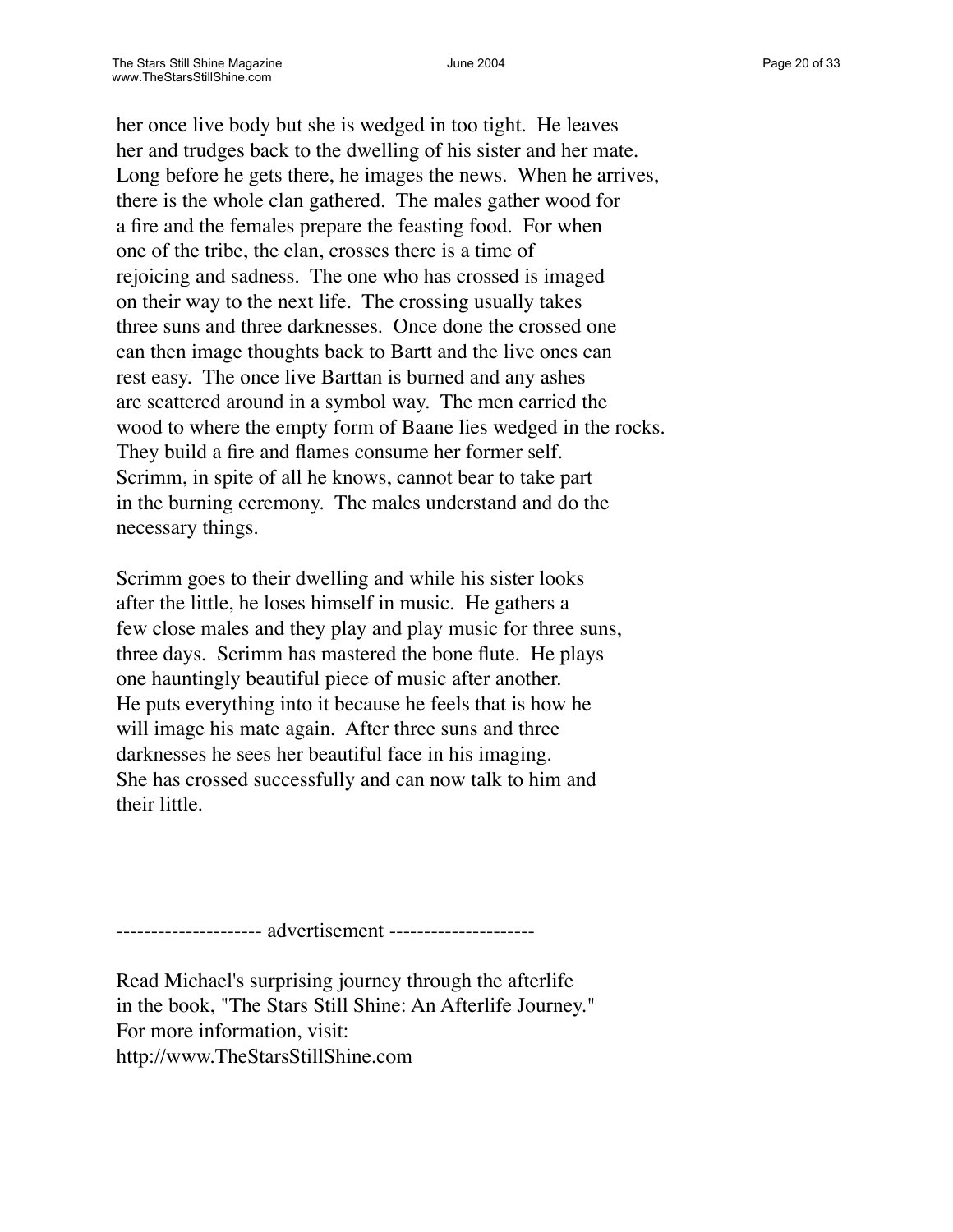------------------------------------------------------------- 5. CONVERSATIONS -- LYNNE & DAVID is the seventeenth in a series of articles by John F. Kennedy, Jr., special to The Stars Still Shine Magazine. John Jr. interviews Lynne and David.

-------------------------------------------------------------

July 24, 2003 9:56 A.M.

I'd like to think that I'm back in the saddle again. I'm not referring to horse back riding but to getting back to work on writing. I don't pretend to be a writer of fiction, short stories, plays, scripts, novels or even novellas. I like to do interviews. There is a certain comfort in the structure of interviews that I don't find in fiction writing. Recently I interviewed two of my favorite people. I didn't just say that because they have the power of the editor over me. I said it because they are my favorite people. David and Lynne are the subjects.

John: "Thank you for talking to me this evening."

David: "Maybe you should wait until after the interview before you thank us."

John: "Do you know something I don't know?"

David: "Lots of things!"

John: "I guess I got up on the wrong side of the bed this morning. Maybe I should start this again."

David: "You have a right side and a wrong side of your bed?"

Lynne: "Give the poor man a break, David. He is trying to be nice to you and you're putting his feet to the flames."

David: "Ever get the feeling that your interview is getting away from you, John?"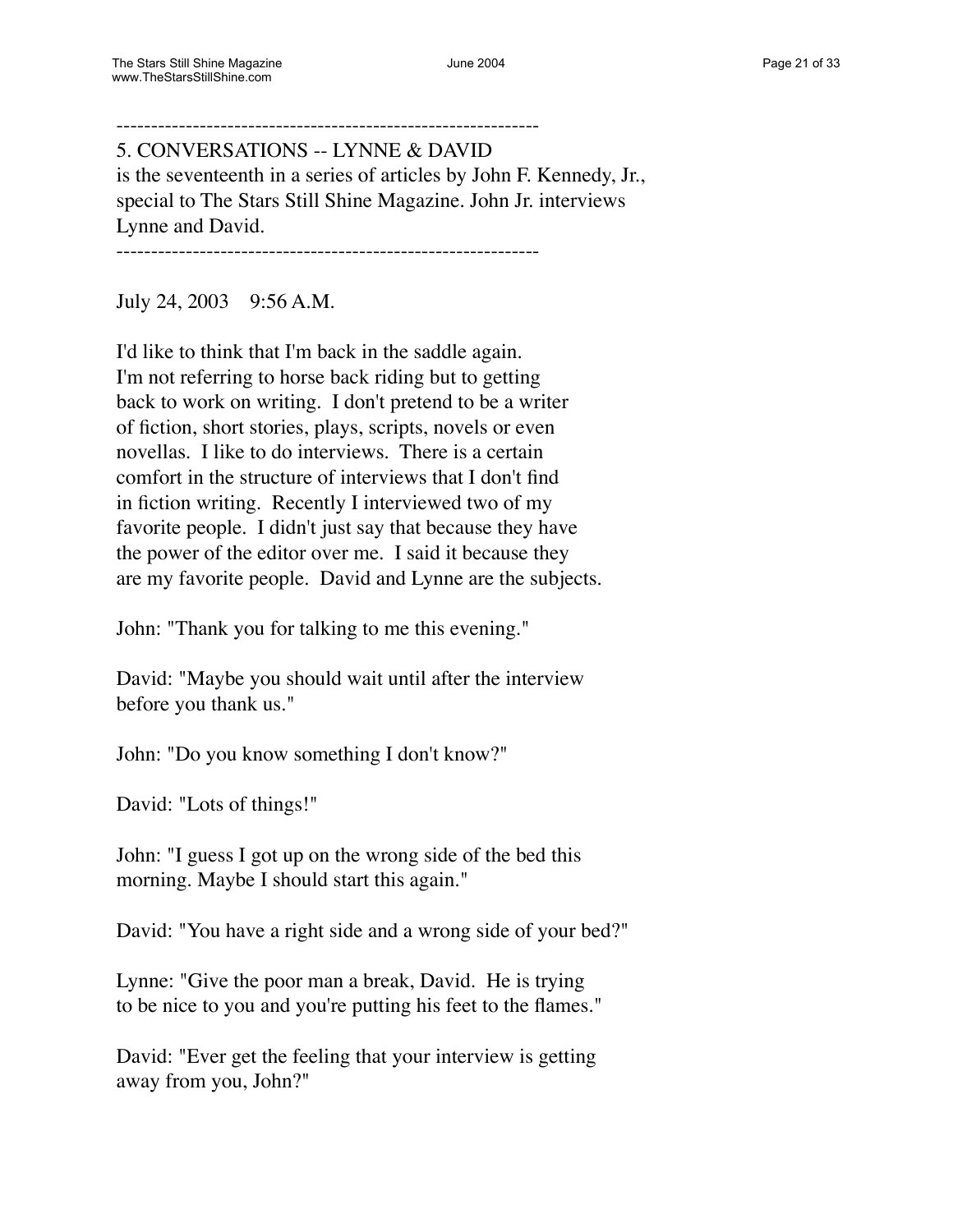John: "Not until today. How are you two coping with your existence over here?"

David: "Nice move! I think I can speak for Lynne when I say that we are managing nicely. I'm keeping very busy with the e-magazine, plays, writers and many other things. The key, as far as I'm concerned, is to keep busy. Lead a productive life and you don't have time for navel gazing."

Lynne: "I have become so immersed in the lives of other people that I don't have time to feel sorry for myself. I have my down times, the times when I'm sad, but thankfully they are far between and few now. I'm grateful for David and my friends, the children and my jobs, and not necessarily in that order."

David: "I'll assume that I'm on the top of your list, Lynne!"

Lynne: "O.K.!"

John: "What motivates you, David?"

David: "Good question! What motivates me? Back when I was writing for a living, I used to think it was for the fat paycheck I got. That paycheck would set me free. That's what I said to myself then. Of course, I knew better. It was the adrenalin rush before air time. It was the push for perfection, the perfect script and satisfaction of a job well done. I couldn't imagine doing anything else. Now I'm more or less locked into the same thing. I'm producing, directing, writing and have expanded on things I was doing on Earth. I must need it or I wouldn't have rushed back into the same set. I could have sat back and played my harp but that wouldn't have been me."

Lynne: "You left out your ability to work with people! David, if you don't have people around, you go into a blue funk. John, there is only so much I can do if he's in one of his depressions. He starts to doubt himself and turns inward."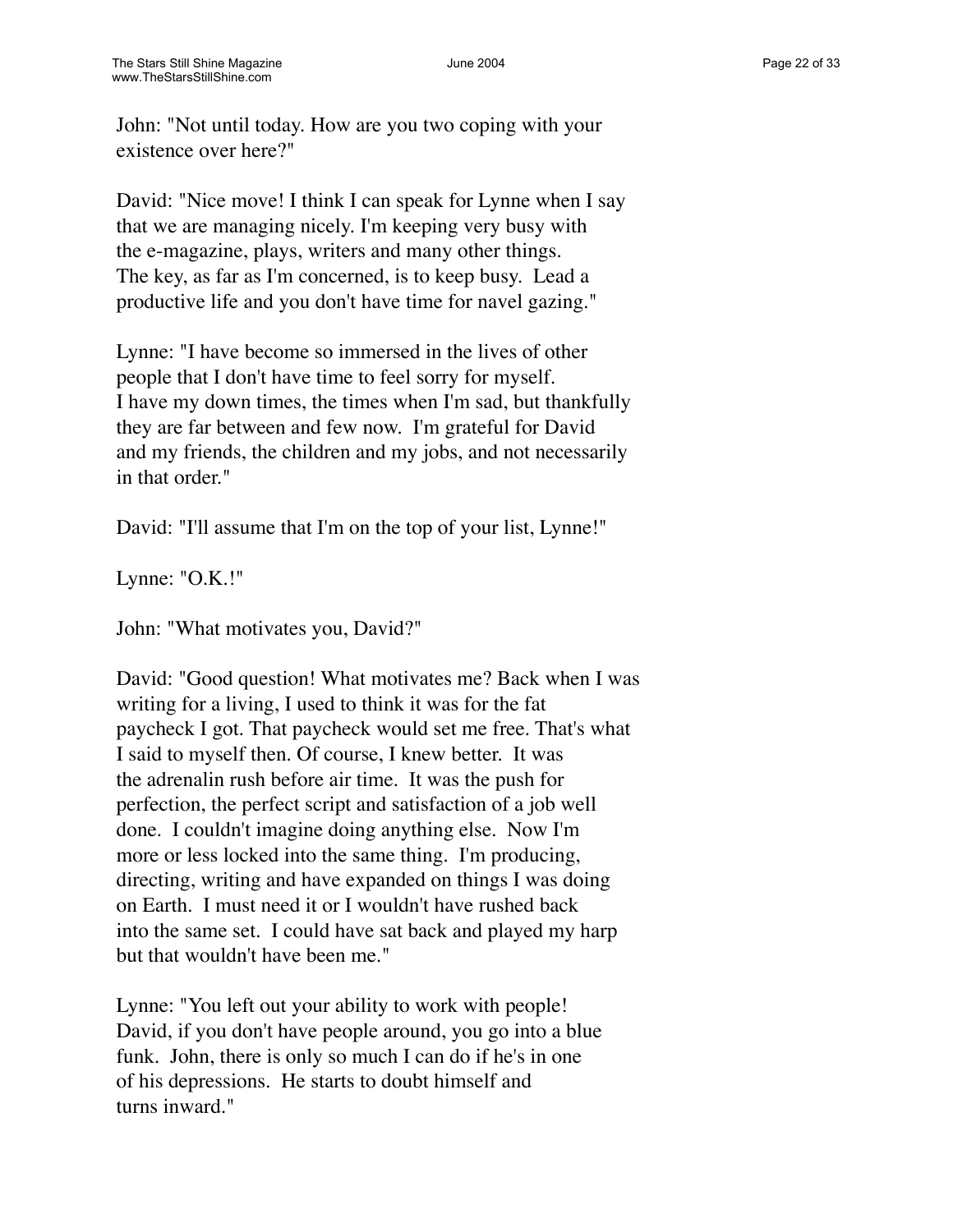John: "I've noticed that David really shines when he's working with people. He brings out the best in others."

David: "Please! You're embarrassing me. Don't stop now!"

John: "Changing the focus slightly; what motivates you, Lynne?"

Lynne: "The children are my motivation. David, you motivate me too! Let me explain. The children are really so pure that I get inspired when I work and play with them. If they don't like what I do, then they tell me. If they like what I do, then they let me know. I love it when they smile and laugh."

David: "I like working with adults. I like complex situations, especially in comedy, and there are plenty of examples in the adult world without going to the junior level. To me, kids are too unpredictable to work with."

John: "I've seen Michael's children, his 3C kids, playing with you David. You seem to get along very well with the younger crowd."

David: "It's not that I don't like children. Please don't get me wrong. I can only take them in small doses or small lots. I can take them individually not collectively is what I'm trying to say."

Lynne: "He would have made an excellent father. Still might!"

John: "Are you expecting a baby, Lynne?"

Lynne: "Not possible but we might take some D.R. kids for a weekend or two."

David: "That might give me an excuse to act in a childlike manner."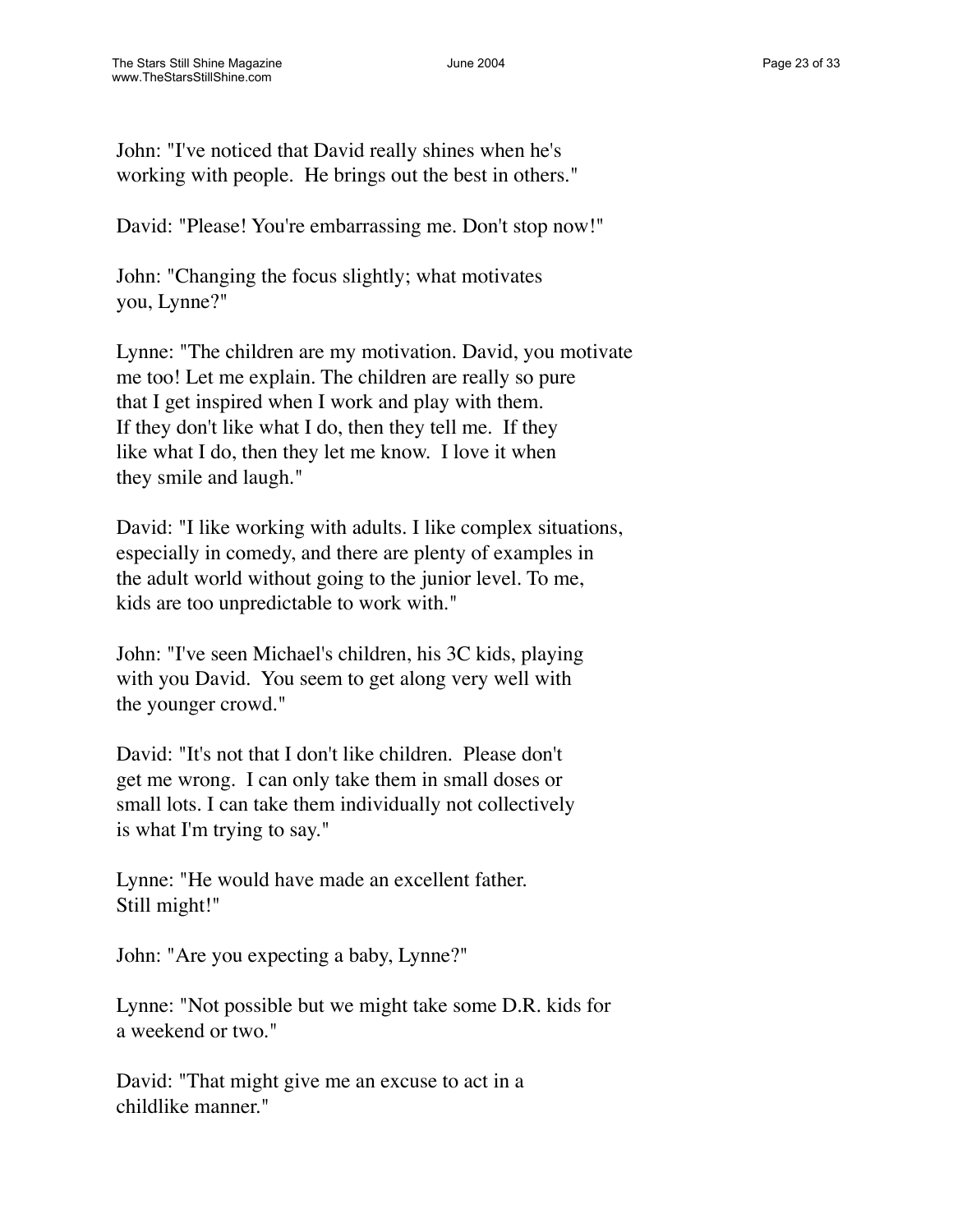Lynne: "I have a few comments that I shall keep to myself. I'll let your imagination go wild."

John: "Do either of you have any last words?"

David: "Well warden! I'd like to have mashed potatoes in gravy, a large T-bone steak, green beans and chocolate ice cream for dessert."

Lynne: "I'll have what he's having but add a salad please."

John: "Now I'll say, thank you!"

David: "You're welcome." END

End of Part 1 - Vol. 2 Issue 6 - June 2004 The magazine continues in Part 2.

--------------------- advertisement ---------------------

Michael's Afterlife Journey Continues in Book 2.

"The Stars Still Shine: Michael's Afterlife Journey Continues, Book 2" by Robert Murray is available for purchase at <http://www.TheStarsStillShine.com>. To view images designed for this book, visit <http://www.TheStarsStillShine.com/artist.html> for more information.

- - - - - - - - - - - - - - - - - - - - - - - - - - - - - - - - -

Subject: \*The Stars Still Shine Magazine\* June 2004-Part 2

\_\_\_\_\_\_\_\_\_\_\_\_\_\_\_\_\_\_\_\_\_\_\_\_\_\_\_\_\_\_\_\_\_\_\_\_\_\_\_\_\_\_\_\_\_\_\_\_\_\_\_\_\_\_\_\_\_\_\_\_\_\_\_\_\_\_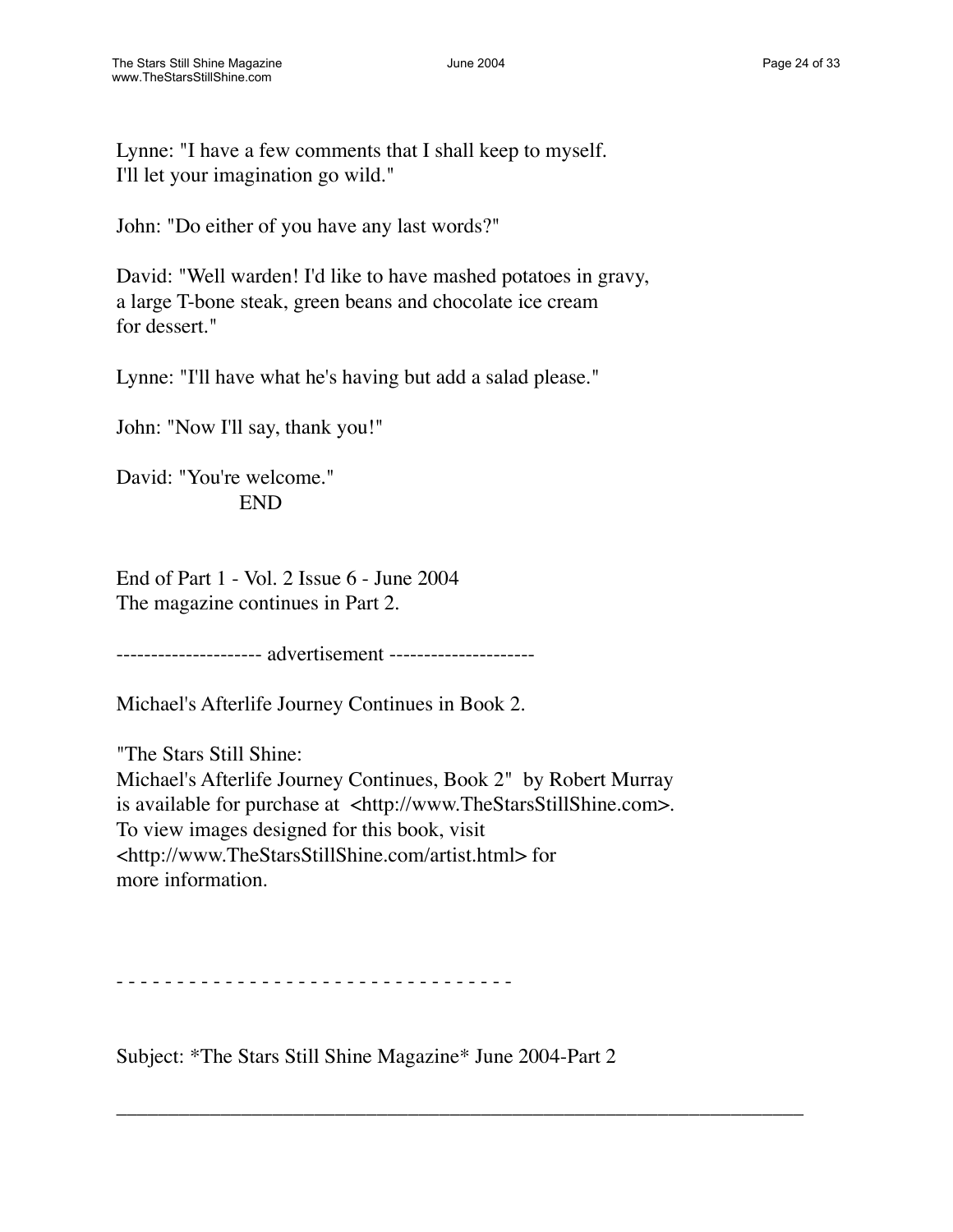\_\_\_\_\_\_\_\_\_\_\_\_\_\_\_\_\_\_\_\_\_\_\_\_\_\_\_\_\_\_\_\_\_\_\_\_\_\_\_\_\_\_\_\_\_\_\_\_\_\_\_\_\_\_\_\_\_\_\_\_\_\_\_\_\_\_

### THE STARS STILL SHINE M A G A Z I N E

News and Writings from the Afterlife

Vol. 2 Issue 6 June 2004 http://www.TheStarsStillShine.com/zine.html

------------------------------------------------------------------

6. WRITING -- THE LAW "The Law" is a story by Mark Twain. It is fiction channeled by Robert Murray.

------------------------------------------------------------------

January 12, 2004 11:13 P.M.

He wasn't a very tall man. He stood about five feet nine and one half inches in his stocking feet. No one could get near him in his stocking feet because of the smell. The smell from his stockings was enough to knock a grown man over. The odor came from his socks because he almost never took off his cowboy boots. There were rumors that he even slept with his boots on but nobody could get near him at night to prove or disprove the stories.

He was our elected sheriff. Folks around our parts didn't want a real energetic sheriff so we elected Wild Bill. He fit the bill so to speak. He wasn't married because no woman would give him the time of day or even the time of night. We do give him credit for stomping out the illegal smoking behind the pool hall. Wild Bill was taking one of his infrequent patrols and just happened upon the miscreant, young Wally Thornbury, puffing away on a homemade cigarette. Young Wally told me about the conversation when I interviewed him for the Plainfield Gazette that very same day. According to my notes Wild Bill spoke first.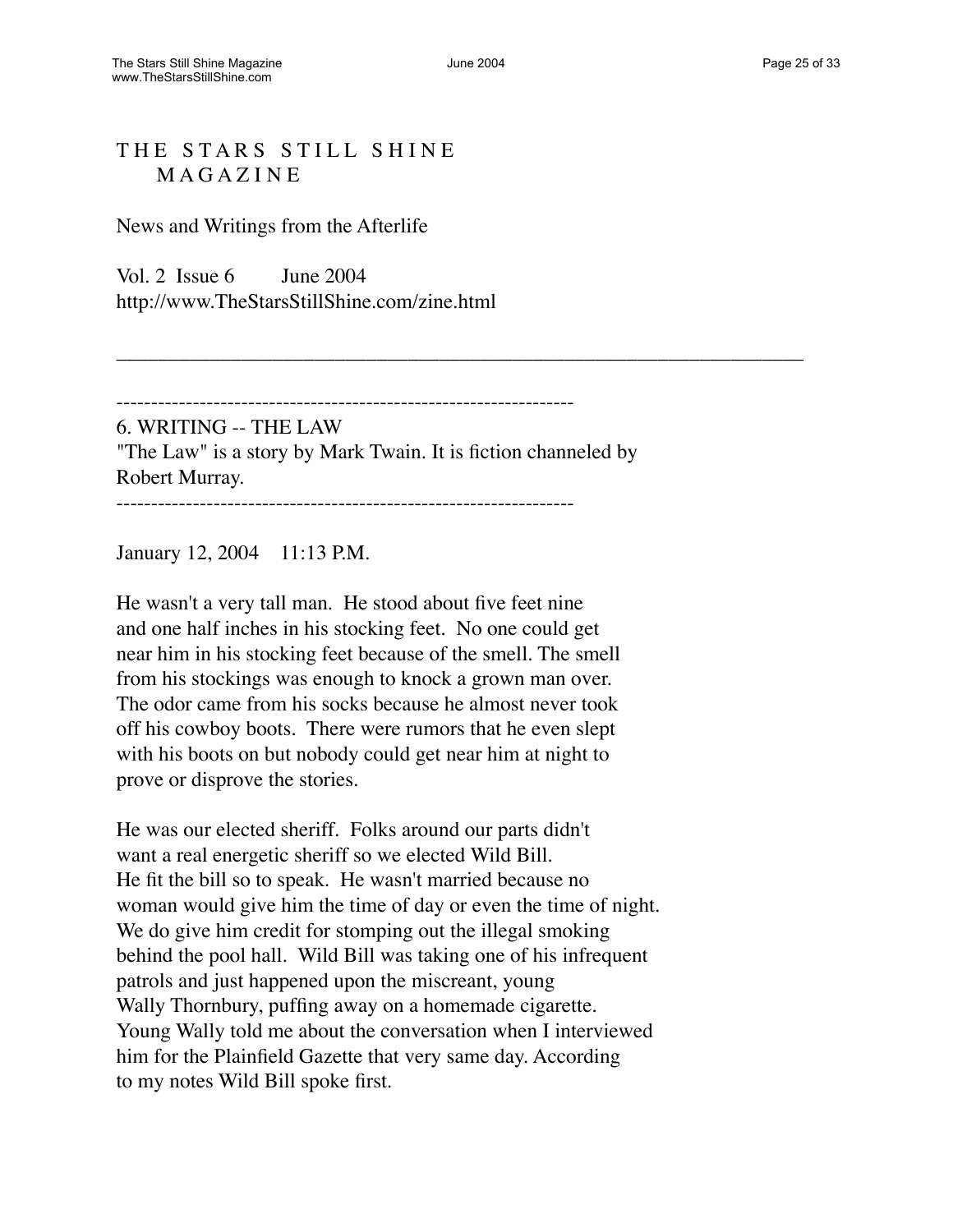"Whatca doing there Young Thornbury?" asked Wild Bill.

"Oh nothing." said young Wally Thornbury. He told me that he had heard our illustrious sheriff stomping and cursing down the alley.

"Then why is there all that there smoke coming from yer britches?" asked Wild Bill.

"Oh, you mean that smoke? I was jest holding this here bit of a cigarette for a friend. He's in the Hall." said Thornbury.

Our sheriff wasn't easily fooled that day. He suspected something right away and asked, "Who might that be Young Thornbury?" The sheriff often mixed up his adjectives to confuse his listeners.

"He didn't give no name. He jest made me swear that I wouldn't leave the alley here." he answered hoping that story would satisfy the law man. It didn't.

"Well, Wally, I got jest half a mind to put you in my cell for a spell." said our sheriff.

Now Wally was no slouch when it came to figuring things out especially when his very own freedom hung in the balance. Unfortunately, he just didn't know when to quit baiting the bear. "You's right sheriff. You have half a mind like you said."

I was able to interview Wally from the cell. I didn't find out the charge because our sheriff didn't think things like charges belonged in a small town. Charges and all that law stuff were for the big city folks. Thornbury was in jail for sassing an officer of the law.

We had privacy, not because Wild Bill was considerate. The sheriff found it necessary to make sure his favorite kitchen chair, leaning on the front outside wall, wasn't lonely for his behind.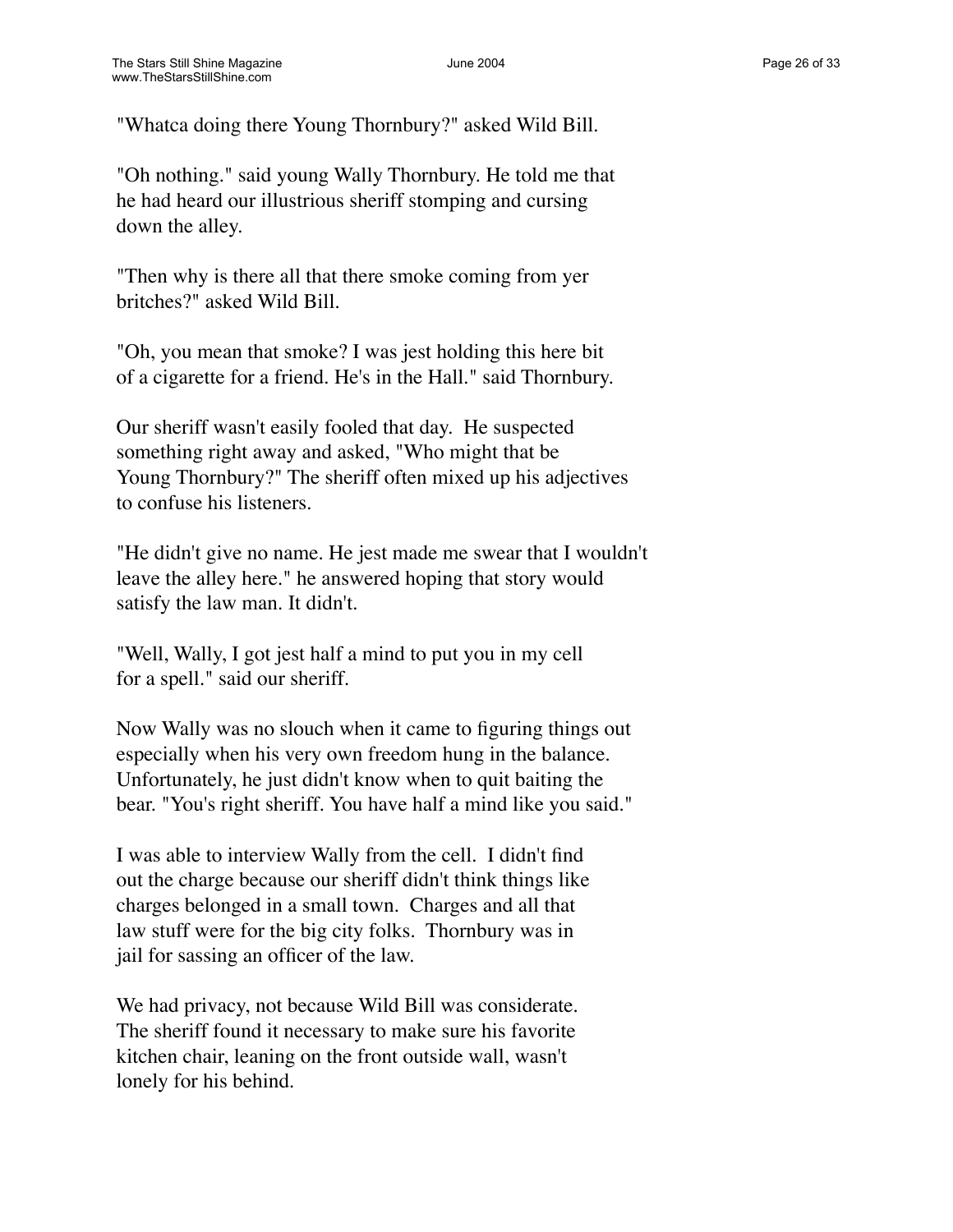Much to my surprise, Young Thornbury was happy. "I sure fooled him, didn't I? I was really in the pool hall making some real money when I decided to have a cigarette. I stepped out back and the old sheriff found me." said Wally.

"I hope you aren't telling me this because I'm a reporter? Because if you are then it's going to get written." I said trying to get to a story that I could print.

"Oh! I guess not. I'm only fifteen. I'm going to be sixteen next month. So, I guess I shouldn't be telling you that I was in the Pool Hall hustling for money. I draw them in with my innocent looks then beat their pants off. I don't win all the time so I won't look like I know what I'm doing." said Thornbury with pride.

"Wally, you sound like an educated person. What happened to your 'street' talk? Who taught you how to hustle?" I asked.

"My mother was a teacher in Boston before she met my father. She's the smart one in the family. She insisted that my schooling be up to her standards although she didn't make a smart move when she married my father. My father, George, is a 'remittance man' from England. You know what a 'remittance man' is don't you?" asked Wally.

"Wally, I must confess, that I've never heard of a 'remittance man.' This has some makings of a good story." I said as I opened my note book.

"A 'remittance man' is usually an upper class English man who can't stay out of trouble. The embarrassed family get tired of paying for his sinful doings and send him to the colonies or in the case of my father to America. He had a cousin in Boston so that's where they sent him. The remittance part comes with the money remitted to the exiled naire-do-well. He still gets money every month. My mother grabs the money first thing or we wouldn't eat. Father has some talent for the sporting events. He taught me how to play pool and the other table games. He also taught me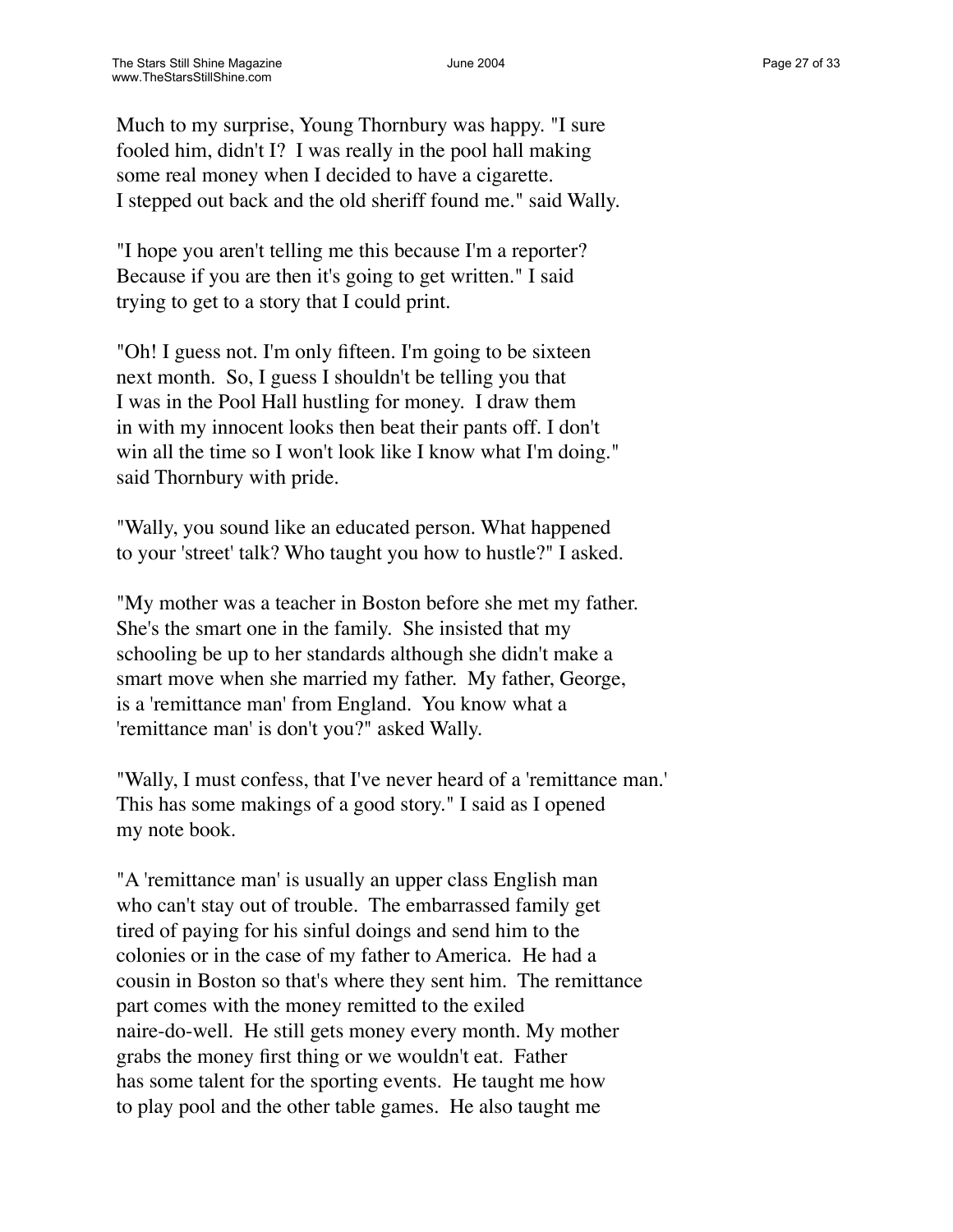pugilism so I could defend myself against bullies. I look like a skinny kid but I can take care of myself." said Wally while pacing within the confines of the small cell.

I gave Wally the unnecessary command to, "Wait here!", while I went outside to talk to Wild Bill. "Sheriff, what would it take to get young Thornbury out of your jail?" I asked of the seated sheriff.

"Wall, he got ta make a warm apology and he gotta pay a fine of two bits." said the still seated and tilted sheriff.

"I think I can get him to make an apology but what is the fine for?" I asked.

"A warm apology. The fine is fer spitting on the sidewalk." muttered the sheriff as he spat a dark brown liquid into the dust at my feet.

I jumped back quickly to stay out of range of the sheriff's tobacco juice and nodded my understanding from the doorway to the jail. I don't know if he saw my nod but I was inside relaying the message to Wally in a few steps. "Wally, good news! You can get out of here right now if you apologize and pay the fine." I told Wally while looking into his face.

"I heard. I won't pay the old bugger. He doesn't have a witness to me spitting anywhere. I didn't spit anywhere. Besides, there isn't a sidewalk in that alley." said Wally as he sat on the cell floor.

"Don't you see, it's a token fine. It has nothing to do with spitting or sidewalks. It has everything to do with pride. Pay the twenty-five cents and give him his warm apology. Is that so difficult?" said I realizing too late that I was involved with my story.

Wally got up from the cell floor and walked the short distance to the bars where I stood. "He'll let me go with another warning before the next meal time. He doesn't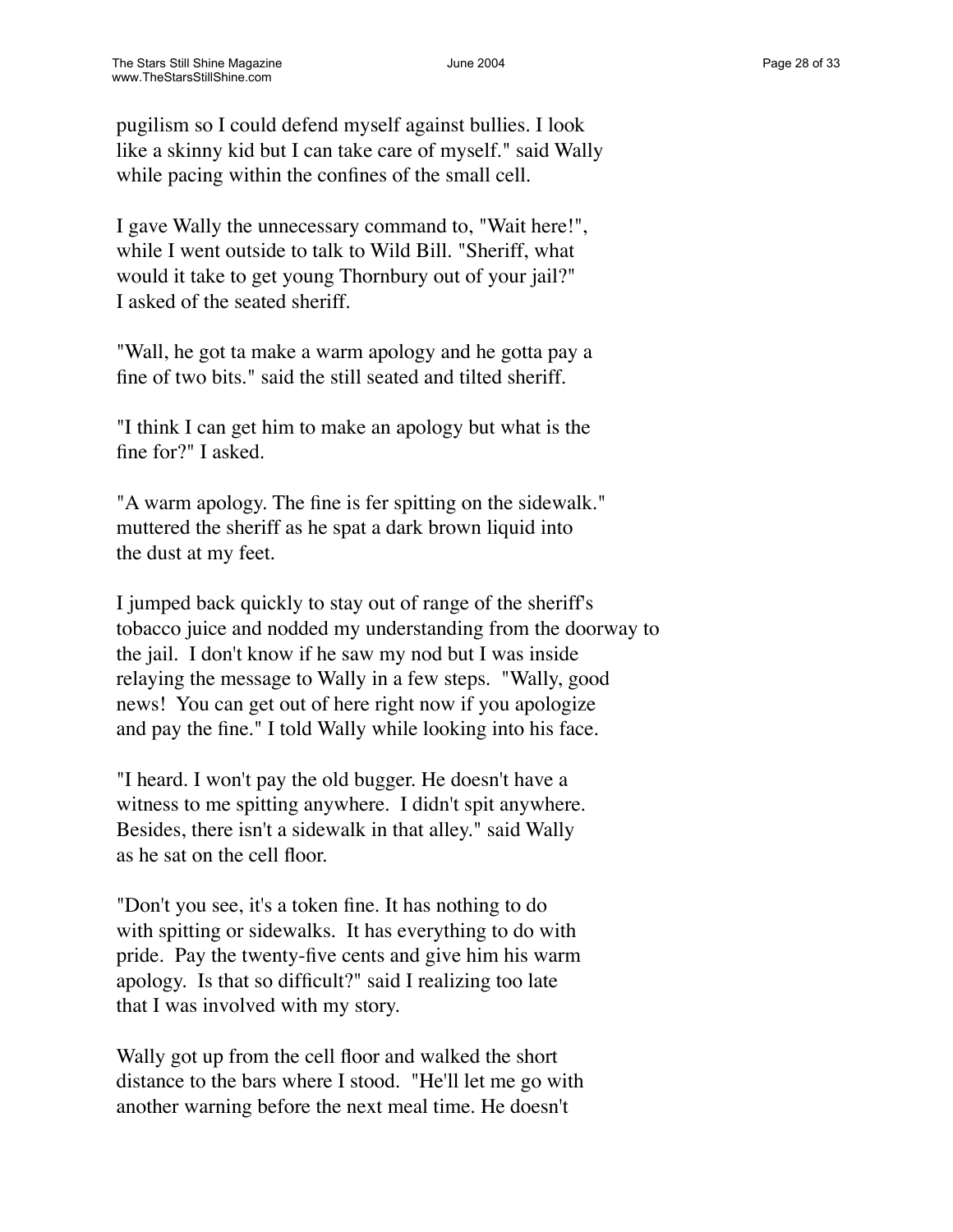like to share his food. He's a rotten cook with his specialty, Mexican strawberries, bad enough to make you want to confess to anything."

"Sounds like this is old hat to you, Wally. Am I missing something here? You two go way back do you?" I asked trying to get to the bottom of the story.

Wally hesitated a few moments before giving me an answer. "Maybe a few months. I've been here a few times before. He thinks I'm doing something wrong but he can't figure out what that is. He keeps picking at me until he gets satisfied. He leaves me alone for a few days until he gets suspicious again. You could say it's a kind of dance we go through." said Wally.

"When is the next meal time, Wally?" I asked trying to figure out when I could leave. I was into this too deeply to walk away.

"The next meal time is whenever the old coot feels like eating. It could be right now or sometime between now and midnight." said Wally.

As if on a theatrical cue, the sheriff walked into the jail. "Yea larnd yer lesson young fella?" The sheriff aimed that at Wally.

Wally appeared to be contrite behind the iron bars. "Yes sir, sheriff. I'm deeply sorry for any trouble I've caused."

As Wally said his apology, he opened the cell door and walked across the floor toward the door. "Say hello to your ma and pa for me." said the sheriff as Wally left the jail. I hurried up to Thornbury as he walked along the dusty main street.

"Wally, I've got a great story here. I can really make the sheriff look bad." I said as Wally stopped.

He looked at me and said. "I wouldn't want you to do that. He's a bit rough around the edges but he's got a good heart. He does lots of things around the town, lots of good things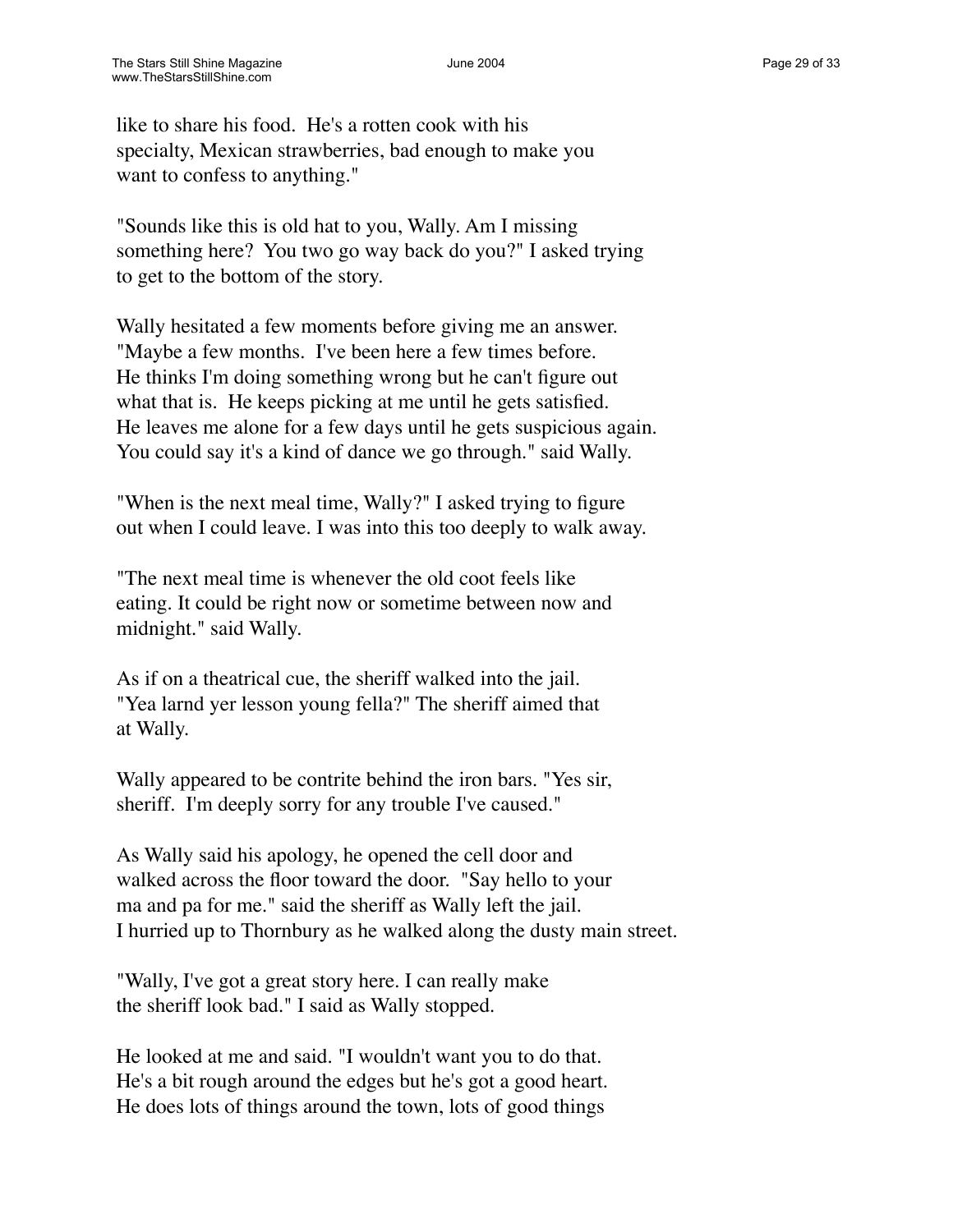that nobody knows about except the people he helps. Now if you'll excuse me, mister, I have some pool to play."

I never did write up that story until now. I hustled over to Ma Baker's Boarding house to see if I could interview some traveling salesmen. Could be my story for tomorrow?

End

------------------------ advertisement -----------------------

Featuring new music, books, stories, messages and much more by Robert Murray. Visit The Stars Still Shine Web site for the latest. http://www.TheStarsStillShine.com

------------------------------------------------------------------

7. WRITING -- ON THINKING "On thinking" is a short story by Ernest Hemingway. It is fiction channeled by Robert Murray.

------------------------------------------------------------------

January 13, 2004 10:42 P.M.

"1 2 3, 1 2 3, begin the dance. Begin the dance. Move your feet in time to the music. No, no, no! In time to the music. You are a half beat behind. Pick it up. Relax. That is an order. Relax. You are too stiff!" scolded the teacher.

Why, oh why, did I let myself be talked into this torture, this misery that I have to pay for? I was standing on a hardwood dance floor in a dance studio in Paris. I had been shamed into these lessons. Now, anyone who knows me, even ever so slightly, knows that it takes a lot to shame me into anything. Of course it was a woman who made me take these stupid lessons. This whole rotten shaming thing started a few days ago at one of Victor's parties.

I was being the life of the party as usual. I was propped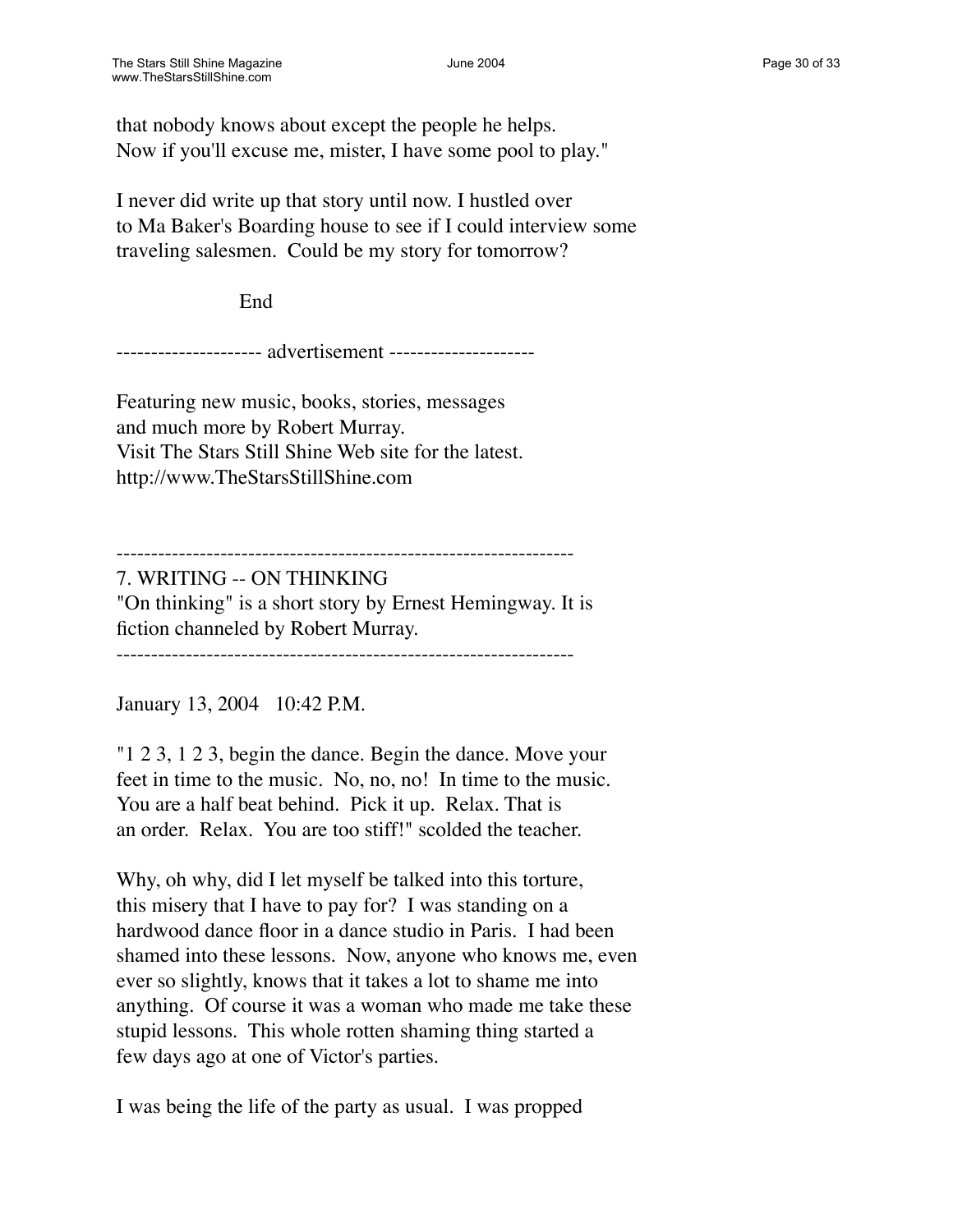up against a faux mantle that hung over a fake fireplace in a huge apartment. It was early in the evening and I had just started one of my many stories, some of them even had some truth involved, when I was approached by Claire.

"Why Mr. Hemingway, I do believe, I heard some music. Would you care to dance?" asked Claire in a demure way.

"Well, I don't know as there's room to trot. Perhaps another time then?" I asked.

"Nonsense! We'll make room." said Claire as she grabbed my hand and led me protesting onto the floor. Victor's seven piece orchestra had just stopped playing and I was about to reverse course when Claire took charge again and ordered up a waltz.

Up until that time, I thought I had acquitted myself fairly well on the dance floor. That was about to change. Claire led me. I had a hard time following her lead I must confess. Sweat was breaking out on my forehead and I couldn't help but notice that there was no one else dancing with us.

I managed to get through the waltz without tripping over either my or Claire's feet. I wanted to get off the floor quickly, very quickly. Claire took root and my efforts to lead her off met with her fierce resistance.

"Thank you, Claire. Thank you for the wonderful time. We must do it again another day or evening." I said to Claire, hoping to make that my exit speech.

My friends noticed the spot I was in and instead of helping me, took Claire's side and egged her on. "Yeah, Hem. Why the rush off the floor?"

"Maestro, another waltz please." said my good friend Morley.

The next waltz started and my suffering began anew. Claire was very attractive and apart from her trying to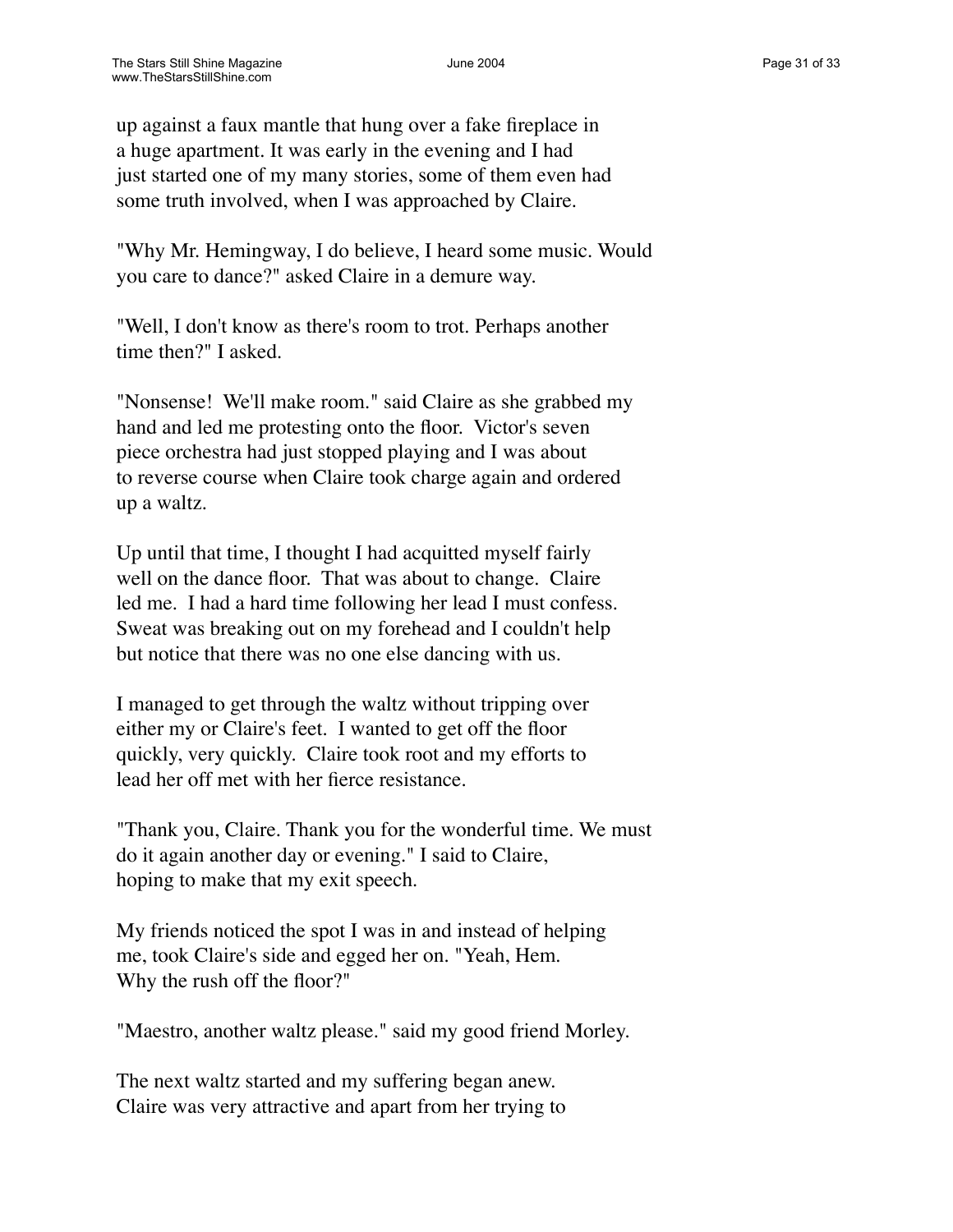lead me all over the floor, she wasn't half bad as the Brit's used to say. I, or should I have said we, got through that one when it happened. I was leading Claire off the dance floor when I slipped on a spilled drink. The floor came up to meet me as I found myself heading for the windows. Thank God I had the presence of mind to let go of Claire's hand. As my feet went out from under me I grabbed the heavy curtains and hung on for dear life, my dear life. The curtain rods were the first casualty then came the fall, my fall, on the floor. The curtains followed me down heavily accented with the metal curtain rod for a finish.

After they dug me out from under the damask curtains they checked my body over for breaks. Unfortunately, it was a male doctor who did the checking. I was pronounced fit and able to dance again.

Johnny questioned the doctor's verdict. He asked for silence and said, "Hem might have been pronounced fit, but able to dance again? I don't think so. I'm taking up a collection right here. I'm sure all of you want to contribute to the Dance Lesson Fund for Ernest Hemingway." Someone produced a fedora and the hat was passed around.

That, my friends, was how I ended on the dance floor of this dance studio.

**End** 

End of Part 2 - Vol. 2 Issue 6 - June 2004

--------------------- advertisement ---------------------

Read Michael's surprising journey through the afterlife in the book, "The Stars Still Shine: An Afterlife Journey." For more information, visit: http://www.TheStarsStillShine.com

--------------------- advertisement ---------------------